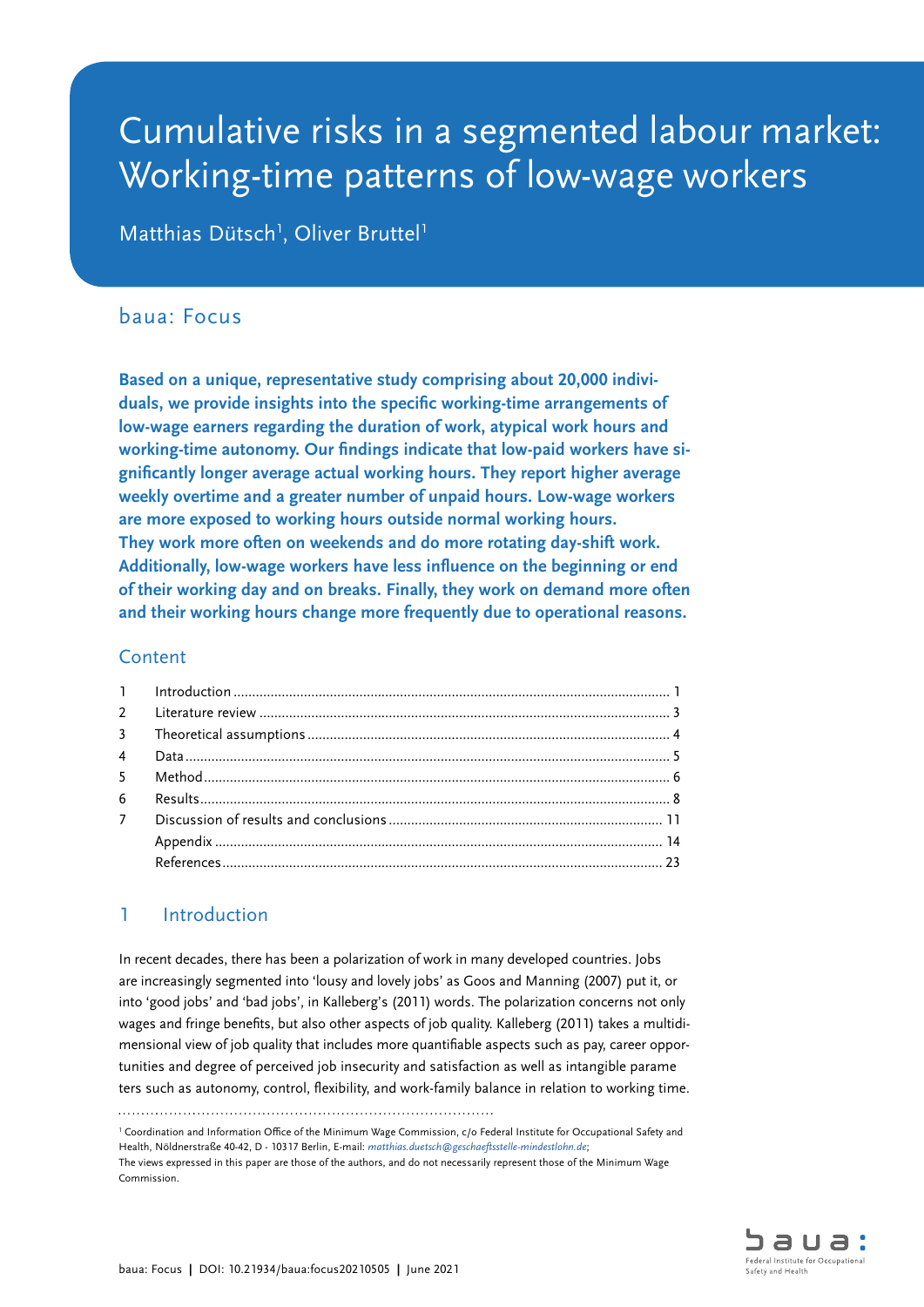A number of studies have analysed the trends toward a growing polarization of wages and a concomitantly rising incidence of low-wage jobs (see, for instance, Autor & Dorn, 2013; Card, Heining, & Kline, 2013; Kim & Sakamoto, 2008). In many – though not all – developed countries, the low-wage sector has grown over the past few decades (McKnight, Stewart, Himmelweit, & Palillo, 2016; OECD, 2018). Germany has experienced particularly marked growth since 1995, reaching a level that is above average among developed countries (Bosch & Kalina, 2008). For full-time employees, the proportion of low-wage employment amounted to 18.9 percent in Germany, compared to 15.8 percent across the average of all OECD countries (OECD, 2018). For workers in all sectors – though only those in companies with ten and more employees – Eurostat (2016) reports a share of 22.5 percent for 2014 which was the highest share of low-wage employment among West European countries and above the EU average of 17.2 percent.

The composition of the low-wage workforce has been described in detail (for Germany, e.g.: Bosch & Kalina, 2008; Kalina & Weinkopf, 2018; see for an international comparison, e.g.: Mason & Salverda, 2010; McKnight, Stewart, Himmelweit, & Palillo, 2016). Research has also highlighted the fact that low pay, and jobs in low-pay industries, are often associated with less favourable working conditions (see, for instance, Gautié & Schmitt, 2010; Kalleberg, 2011; McCrate, Lambert, & Henly, 2019; Poggy, 2007). Only a few of these studies have addressed the link between low pay and working time as a specific element of working conditions and job quality. However, as the ILO has recently emphasized, 'working time, perhaps second only to wages, is the working condition that has the most direct impact on the day-to-day lives of workers' (ILO, 2018, S. 2). It is especially relevant to employees' health.

Long work hours, including overtime, have been negatively correlated with physical as well as psychological health (Bannai & Tamakoshi, 2014; Kivimäki et al., 2015; Sparks and Cooper, 1997), and also with the risk of workplace accidents (Dembe, Erickson, & Banks, 2005; Fischer, Lombardi, Folkard, Willetts, & Christiani, 2017). Regarding atypical work hours, studies have found negative health impacts related to working during socially valuable times – Sundays, for example (Wirtz et al., 2011), and night shifts, in particular (Costa, 2003; Frost Kolstad, & Bonde, 2009; Harrington, 2001). Finally, research also provides evidence of the effects of flexible work hours on workers' health and well-being (Costa, Sartori, & Åkerstedt, 2006; Joyce, Pabayo, Critchley, & Bambra, 2010). These effects can go in two opposite directions. On the one hand, self-determined flexibility, such as autonomy regarding the beginning and end of the workday, is a resource for workers and therefore has positive effects on health and wellbeing. On the other hand, operational requirements regarding flexible work hours that limit workers' individual autonomy, such as frequent operational changes in work hours and on-call work, which primarily make demands on employees, constitute stressors that negatively affect health (Slany, Schütte, Chastang, Parent-Thirion, Vermeylen, & Niedhammer, 2014; Väänänen, 2008). Beyond individual health effects, working time arrangements can curtail leisure time and accelerate work-life and, in particular, work-family conflict, through long work hours, atypical working times and/or unpredictable schedules (Henly and Lambert, 2014; Jansen, Kant, Nijhuis, Swaen, & Kristensen, 2004; La Valle, Arthur, Millward, Scott, & Clayden, 2002).

Given the importance of working time as a parameter not only for job quality but also for its potential consequences for workers' health status, it is surprising that so few studies have addressed the link between low pay and working time as a specific element of working conditions and job quality. Researchers have done this by classifying occupations as being located in the low-wage sector (Golden, 2001; Mason & Salverda, 2010) or in case studies for specific industries (Carré, Tilly, Van Klaveren, & Voss-Dahm 2010; Halpin & Smith, 2017; Henly & Lambert, 2014). However, none of these studies have been based on the analysis of microdata that include individual hourly earnings and working-time patterns. Few quantitative studies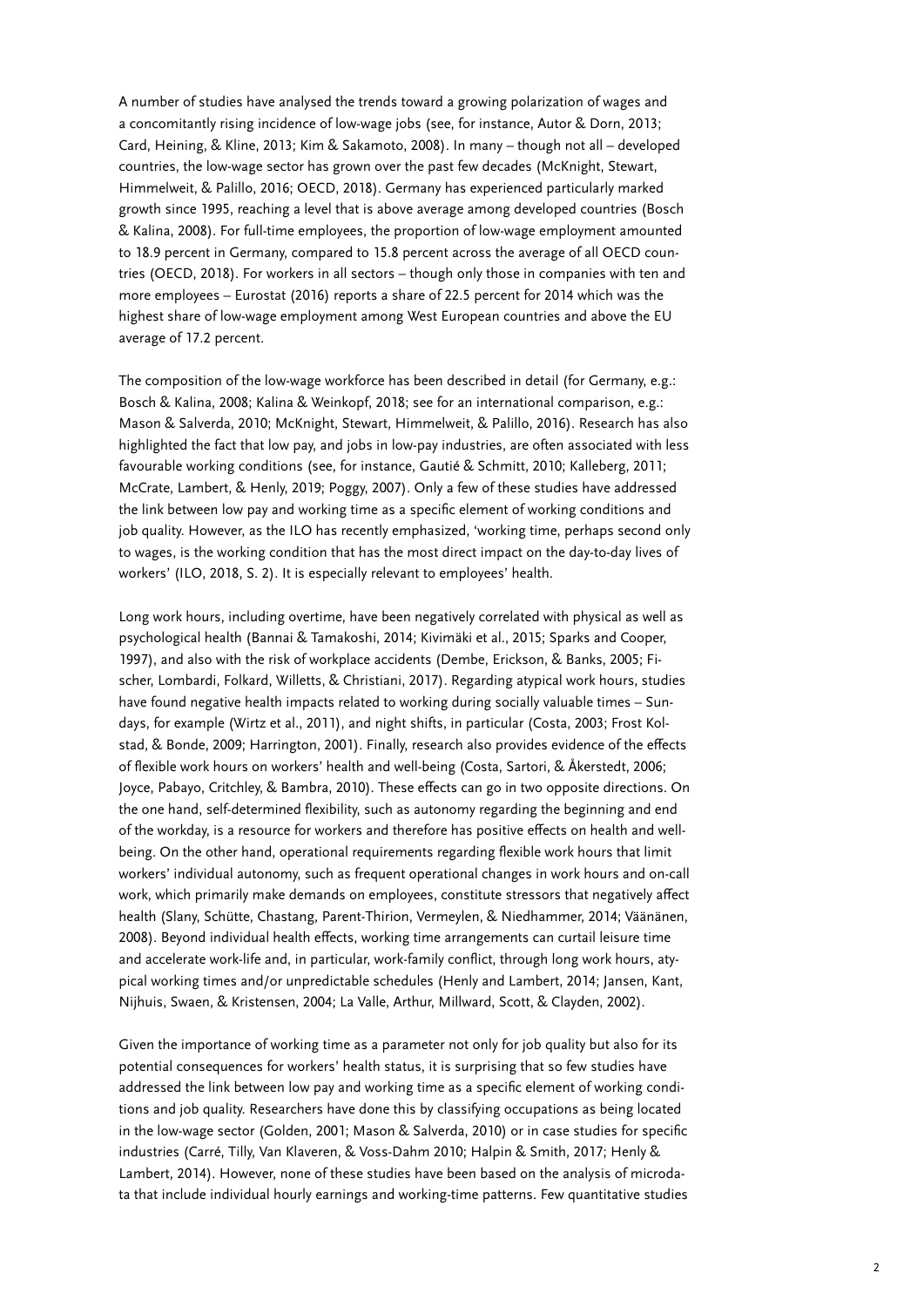<span id="page-2-0"></span>have investigated the relationship between unstable work schedules and underemployment or zero hour employment (McCrate, 2018; McCrate, Lambert, & Henly, 2019; O'Sullivan, Lavelle, McMahon, Ryan, Murphy, Turner, & Gunnigle, 2019). Several data constraints may explain this gap. First, surveys need to include workers' hours and their associated gross earnings to be able to calculate an hourly wage as an indicator to identify low-wage employees. Second, surveys must also cover the details of working-time arrangements. Finally, surveys need to have a sufficient number of cases to allow sophisticated econometric methods to be applied even to subgroups. In this article, we draw on a unique dataset that fulfils these requirements. The German BAuA Working Time Survey is a nationally representative study that includes detailed information on about 20,000 individuals from all industries. This data allows us to minimize observable selection biases and provide in-depth insights into the working conditions of low-wage workers.

Based on the BAuA Working Time Survey, we link the issue of low pay to working time as a specific element of working conditions and job quality. Our research question is thus: How do the working-time patterns of low-wage workers differ from those of – ceteris paribus – higher paid workers? Using a propensity score matching approach, we isolate the influence of lowwage work from other factors such as age, gender, education or the industry in which individuals works. The remainder of this article is organized as follows: The next section reviews the current state of research. In section 3, theoretical assumptions are presented. Section 4 describes the data and section 5 explains the econometric method to match low-wage and higher-wage workers. Section 6 contains the empirical results, while section 7 discusses these results and offers some conclusions.

### 2 Literature review

A significant amount of empirical literature has examined both low-wage work and the working conditions of the low-paid. Kalleberg (2011) and the volume edited by Gautié and Schmitt (2010), particularly the section compiled by Mason and Salverda (2010), provide comprehensive overviews of the situation of low-wage workers and those in 'bad jobs', respectively. They emphasize that low pay or jobs in low-paid industries, respectively, are often associated with less favourable working conditions. The probability that workers are low-paid is generally greater for women than for men, for younger employees than older ones, and for less skilled than more skilled individuals. In addition, a higher share of low-paid workers can be found in specific industries, particular in services such as hotels, restaurants, retail or call centres.

Literature that emphasizes working-time patterns in the low-wage sector, however, is limited: Mason and Salverda (2010) showed that workers in low-paid occupations such as service and sales workers or plant and machine operators and assemblers are less likely than workers in other occupations to be able to influence their own work schedules. They based their analysis on data from the European Working Conditions Survey (EWCS). However, as they were unable to identify the wage of the employees, some workers in low-paid occupations might well have earned more than the two-thirds threshold commonly used to define a low wage. Gautié and Schmitt (2010) assembled qualitative case studies from retail, room cleaning, cleaning and nursing in hospitals, food-processing and call centres that allowed them to compare the situation in the United States, the United Kingdom, Germany, France, The Netherlands and Denmark in those specific industries. Regarding retail, Carré et al. (2010, p. 220) highlighted work schedules 'as a primary dimension of job outcomes'. They found that employees in the retail sector have to cope with low schedule predictability and limited control over schedules. Carré et al. (2010) also noted that the regulatory and institutional framework retailers operate in makes a marked difference in the implementation of work schedules. For the United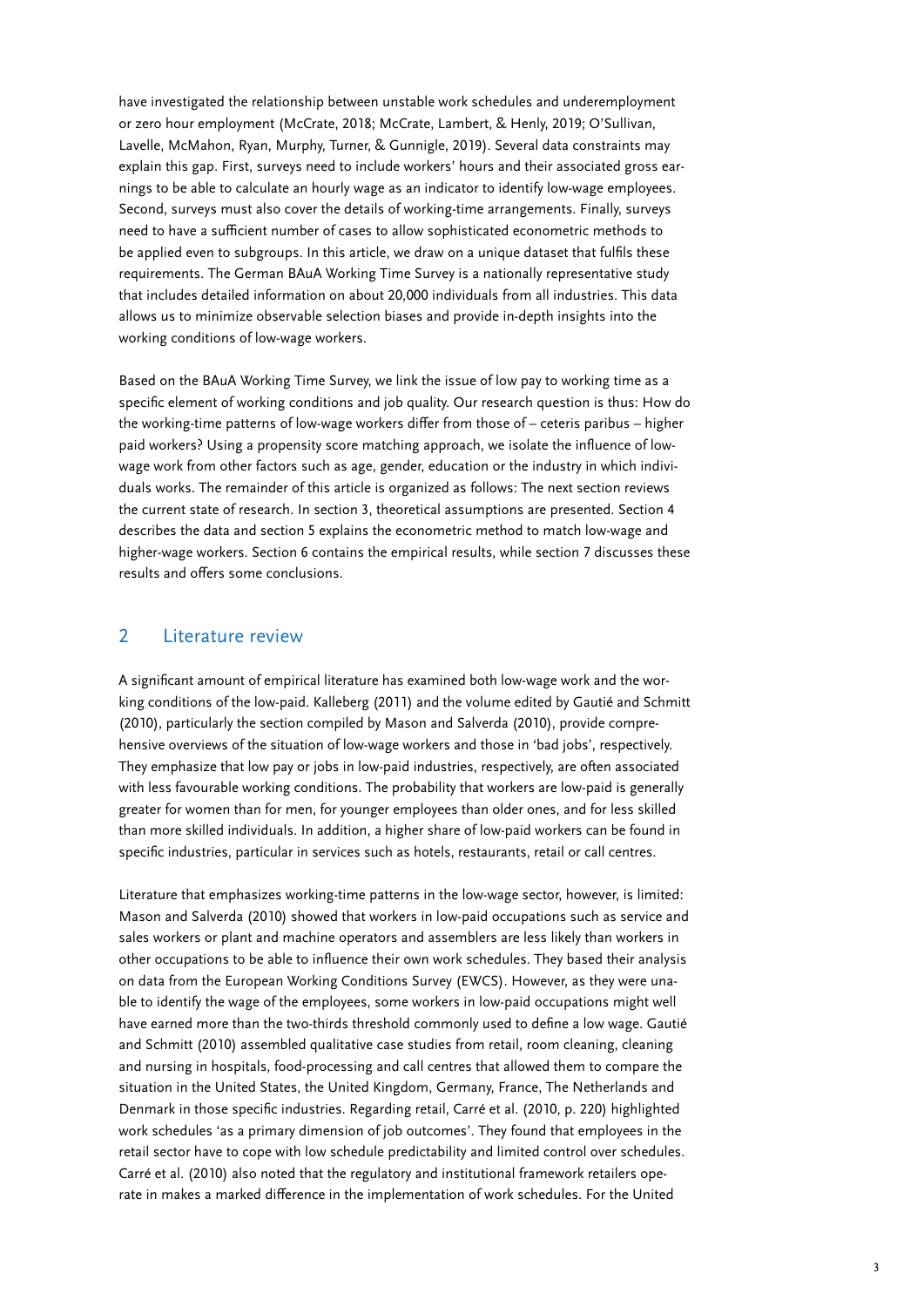<span id="page-3-0"></span>States, Golden (2001) showed that access to flexible work arrangements that allow workers to vary when they start and end their workdays is greater for managerial and professional occupations, while labourers, assemblers, transport and material movers, machine operators, and teachers in primary and secondary education have the least. When workers did have access to flexible working schedules, they achieved this more through informal arrangements than through formal flextime programs. Henly and Lambert (2014) analysed the situation of female employees in low-skilled retail jobs. For their study, they collaborated with a large, national US women's apparel retailer. Using data from firm records and 156 voluntary participants in a telephone survey, their results hint towards limited advance notice of their schedule, last minute changes, mismatch between scheduled working time and realized working time reports and having different working days from week to week.

The literature review indicated only a limited number of studies that analyse working-time patterns in the low-wage sector. Furthermore, most of this research is based on case studies; their results thus cannot be generalized. Against this backdrop, we extend current research on working conditions and job quality by contributing representative evidence of the interrelation between low-wage work and working time arrangements by using micro-level data from a representative survey of employees.

## 3 Theoretical assumptions

Conceptually, jobs are characterized by a set of tasks and by specific working conditions. The latter are multidimensional bundles of rewards and burdens and reflect the quality of a job (Kalleberg, 2011, p. 5). However, a theoretical rationale for investigating how working-time patterns vary across low and higher wage categories is missing. For this reason, our theoretical contribution aims at a better understanding of this relationship by extending various economic and sociological approaches by the aspect of working time.

The economic literature often uses earnings and fringe benefits as key indicators in the debate about good and bad jobs (see for instance Acemoglu, 2001). Approaches on compensating wage differentials then allow for an interrelation between economic rewards and noneconomic working conditions independent of other important factors such as age, gender and human capital (Abowd & Ashenfelter, 1981; Rosen, 1986; Smith, 1979). A wage differential is – ceteris paribus – defined as the additional amount of earnings or fringe benefits workers must be offered in order to motivate them to accept undesirable job characteristics. Thus, wages directly depend on working conditions. Wages compensate, amongst other things, for risks to life and health, risks of layoff and subsequent unemployment, but also for special working-time scheduling and related requirements (Abowd & Ashenfelter, 1981; Rosen, 1986; Smith, 1979). Regarding working-time patterns there should be a trade-off between wages and long working hours and overtime, atypical working times such as shift and weekend work, and working time autonomy such as employees' influence on the beginning or end of the working day or on breaks, home office work or work on demand. The following hypotheses can be derived from the theory of compensating wage differentials:

- **•** H1: Employees who have to work long hours and overtime are paid more in return.
- H2: Atypical working times are compensated by higher wages.
- H3: Higher wages countervail a comparatively lower level of autonomy at work.

Sociological approaches take a different perspective on the labour market and employment relations by assuming that various aspects of job quality covary (Kalleberg, 2011, p. 11; Poggy, 2007). Recent approaches of employment systems (Hendry, 2003; Kaufman, 2013) refer back to theories of labour market segmentation (Doeringer & Piore, 1971) and theorize that seg-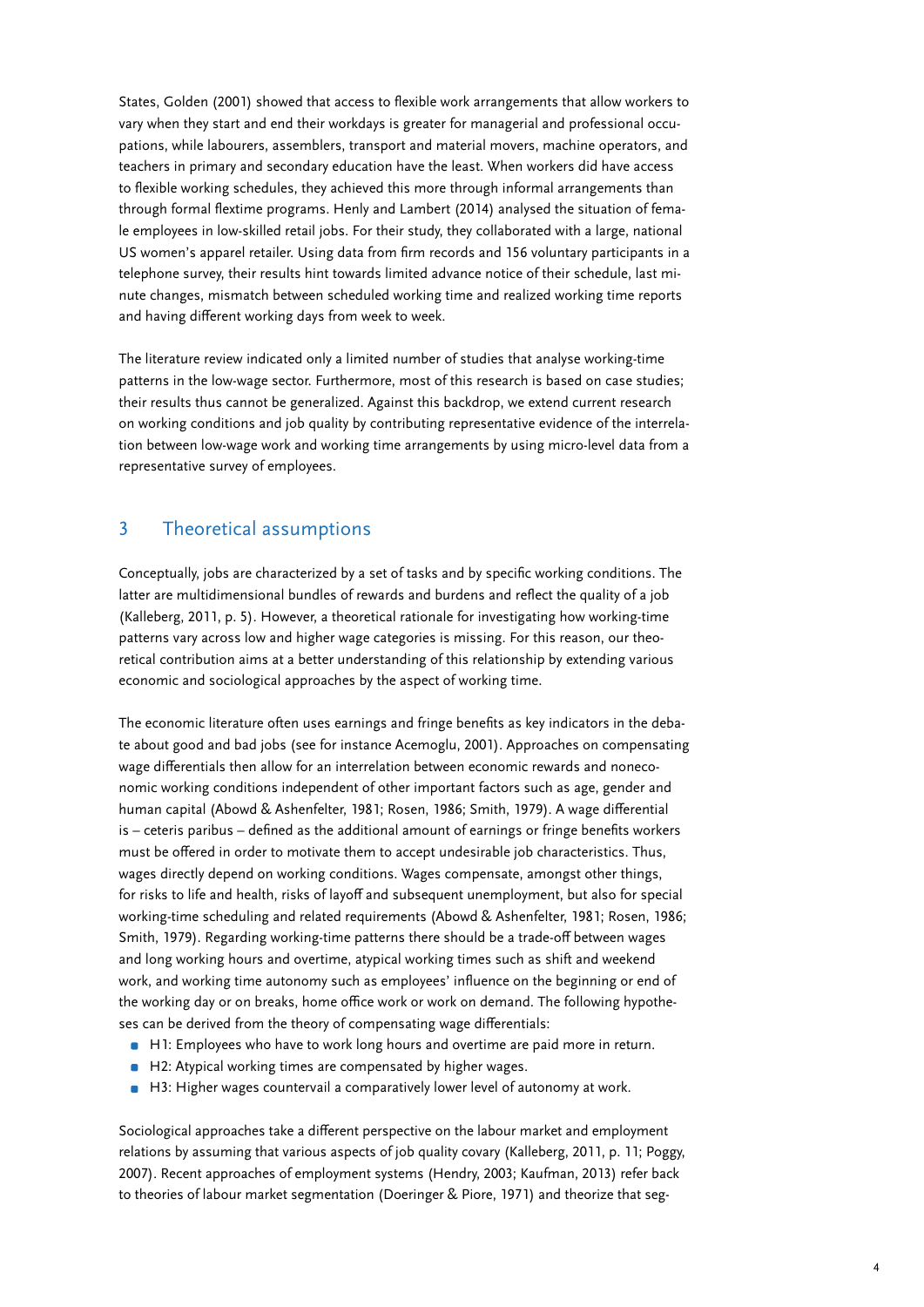<span id="page-4-0"></span>mentation processes result from a firm's internal organization of labour within the framework of the institutional setting. Firms must find solutions to both of the significant problems of human resource allocation – sufficient availability and motivation of employees. These issues are dealt with by taking advantage of several employment systems existing within a firm (Hendry, 2003; Kaufman, 2013). They arise due to the different job requirements, the current situation on external labour markets, and employees' options for (future) action, which are determined by their resources in terms of social networks and their human capital endowment. Finally, employment systems are also characterized by legal regulations, collective agreements and norms, and institutionally established arrangements which lead to varying degrees of social closure of groups of employees in the labour market (Sørensen, 1977, 1983). For these reasons, employment systems differ in their degree of 'openness' or 'closeness' to external labour markets and directly affect workers' employment situations and career options. Since employment relations are determined by the relative employers' and employees' power to control tasks, negotiate the conditions of employment, and terminate a job, favourable and unfavourable working conditions occur cumulatively. In open employment systems, the problem of availability of workers is limited to the quantitative dimension and thus to the existence of a sufficiently large number of employees in external labour markets. Thus, employers tend to make little or no investments in these workers' human capital and employees can be recruited and dismissed according to the current workload without so-called 'sunk costs'. Employees in open employment systems have little individual power of action on the labour market due to the competitive situation in their occupational field, even if they are well qualified, or they are low or inadequately qualified. Additionally, they have little bargaining power to collectively negotiate and improve their working conditions (ibid.). Therefore, they often perform routine tasks in standardized jobs with low responsibilities. Thus, this employment system is characterized by frequent transitions between (atypical forms of) employment and unemployment, low wages and unfavourable noneconomic working conditions (Abowd & Ashenfelter, 1981; Rosen, 1986; Smith, 1979). With regard to the working time pattern, this means that employees in open employment systems are more likely to work longer hours and have more atypical working times and/or unpredictable schedules. Additionally, they are more willing to accept unfavourable working time conditions, because they want to signal their effort to their employers in order to be promoted to higher paid and better jobs. It can therefore be hypothesized:

- **H4: Low-wage workers have to work overtime more frequently than higher paid emplo**yees.
- H5: Atypical working times are comparatively more common in low-wage work.
- **•** H6: Low-wage workers face less autonomy in their work arrangements.

In the following we will describe the data and the empirical approach before we present our findings on working-time patterns in the low-wage sector and test the hypotheses.

#### 4 Data

We employ data from the BAuA Working Time Survey 2015, a nationwide representative study of the German working population. The survey is designed and commissioned by the Germany's Federal Institute for Occupational Safety and Health (Bundesanstalt für Arbeitsschutz und Arbeitsmedizin). 20,030 individuals were asked about their working time, working conditions, health and demographics in detail (Häring, Schütz, Gilberg, Kleudgen, Wöhrmann, & Brenscheidt, 2016). Data were collected in computer-assisted telephone interviews between May and October 2015. A dual-frame design, including telephone numbers from landline and mobile networks, was applied. Telephone numbers were generated at random. To be eligible to participate, individuals at the time of the interview had to be 15 years of age or older and in paid employment for at least 10 hours per week. Individuals who had inter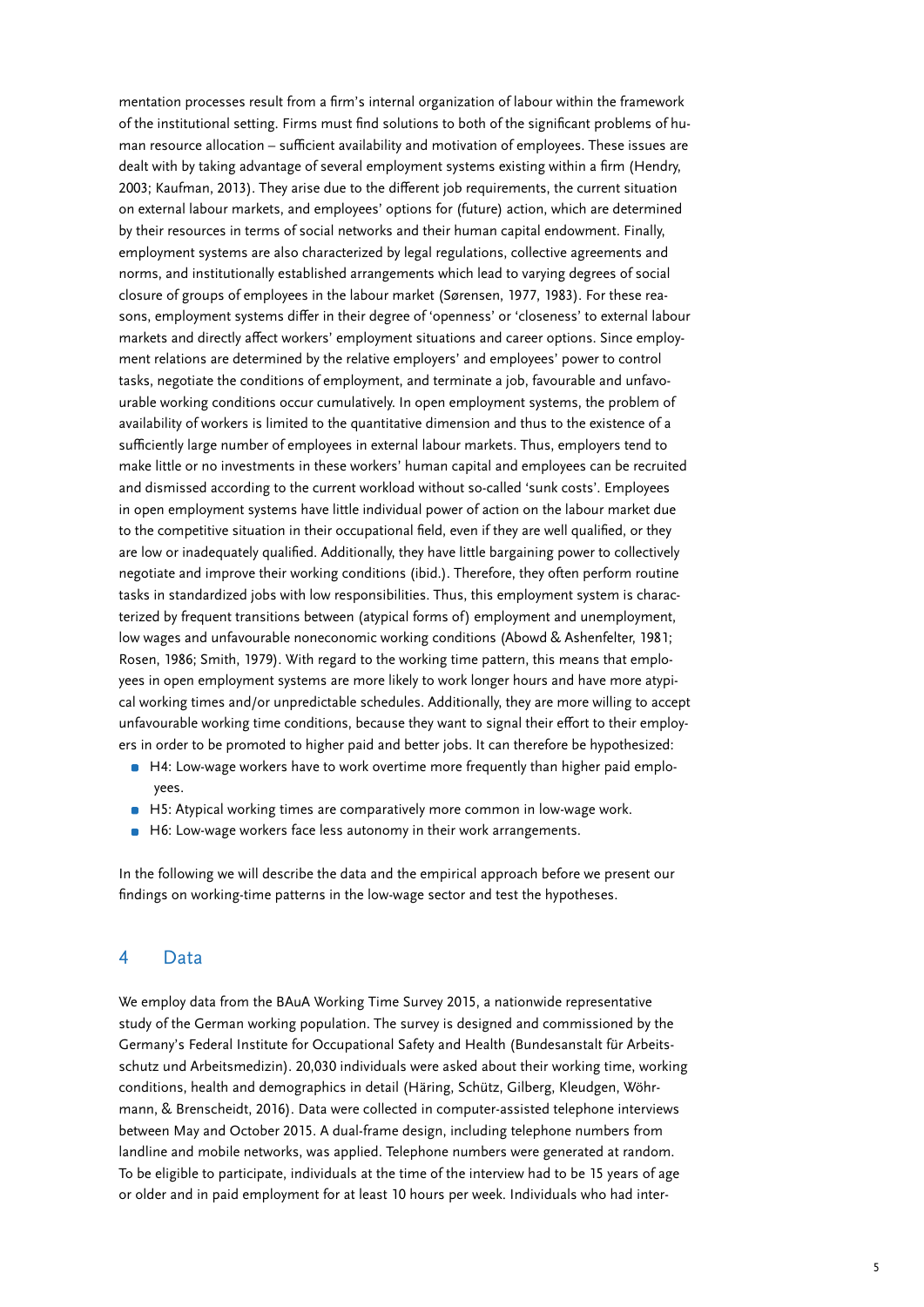<span id="page-5-0"></span>rupted their employment for no longer than three months, for instance because of maternity leave or periods of sickness, were included in the study. However, employees who had interrupted their employment for a period longer than three months or who were in vocational training or military, civilian, or voluntary service were excluded. In order to compensate for survey-related selectivity and to ensure representativeness, weights are provided that adjust the BAuA-Working Time Survey to the basic values of the 2014 Microcensus of the Federal Statistical Office (Häring et al., 2016).

Together with socio-demographic and occupational data, the survey covers a broad range of indicators of individual characteristics, households, and working conditions as well as working hours and working time arrangements. Thus, the survey provides a comprehensive and unique set of variables for highlighting those crucial factors that influence employees' working time. There is no other data source offering similar information to analyse the workingtime patterns of low-wage workers. For our analysis, we restricted the sample to employees between 18 and 65 years of age. Self-employed are excluded from the survey. Additionally, we dropped individuals who refused to answer the questions on wages and hours worked. These restrictions leave us with a sample of 13,886 cases.

In order to analyse working-time patterns in the low-wage sector, we differentiate between low-wage workers and higher-paid workers. As in previous research on low-wage work (Bosch & Kalina, 2008; Kalina & Weinkopf, 2015, 2017), we use the low pay threshold, which is defined as two-thirds of the median gross hourly wage. The BAuA Working Time Survey data makes it possible to calculate gross hourly wages based on the gross monthly wages and weekly actual working hours multiplied by the factor 4.33. We use actual instead of contractual working hours in the denominator, because the gross monthly wages in the numerator are based on this figure and the BAuA Working Time Survey does not contain information on the amount of overtime pay. Using the contractual working time would thus lead to biased estimates for hourly wages. Derived from this calculation, we generate a dummy variable to specify whether an employee is paid at and below or above the low-pay threshold. In 2015, the low-wage threshold in our sample amounted to a gross hourly wage of 11.08 euros. This figure is slightly above the findings of Kalina and Weinkopf (2017), who use the German Socio-Economic Panel and establish a low-wage threshold of 10.22 euros for the same year. The difference can be explained by slight differences in the calculation of hourly wages and the fact that their data includes people who work fewer than 10 hours per week and who often hold so-called Minijobs; these jobs allow employees to earn 450 euros per month free of income tax and social security contributions (in return receiving health insurance and optional pension insurance); such jobs are known to pay particularly low hourly wages (ibid.). The share of low-wage workers in our sample amounts to 20.7 percent. This is in line with findings from research using other datasets. Kalina and Weinkopf (2017) report a share of 22.6 percent. The OECD (2018) puts the share of low-wage full-time workers at 19.4 percent for 2015, Eurostat (2016) reports a share of 22.5 percent for 2014 including all employees, albeit this data is limited to companies with ten and more workers.

### 5 Method

As mentioned in the introduction and the literature review, the characteristics of low-wage workers differ from those of the workforce in general.<sup>2</sup> To correct for these selection effects, we use propensity score matching to minimize observable selection biases (Rosenbaum &

<sup>2</sup> This is also visible in the BAuA Working Time Survey data. Descriptions of characteristics of low-paid and higher-paid employees are shown in Table A1 in the appendix.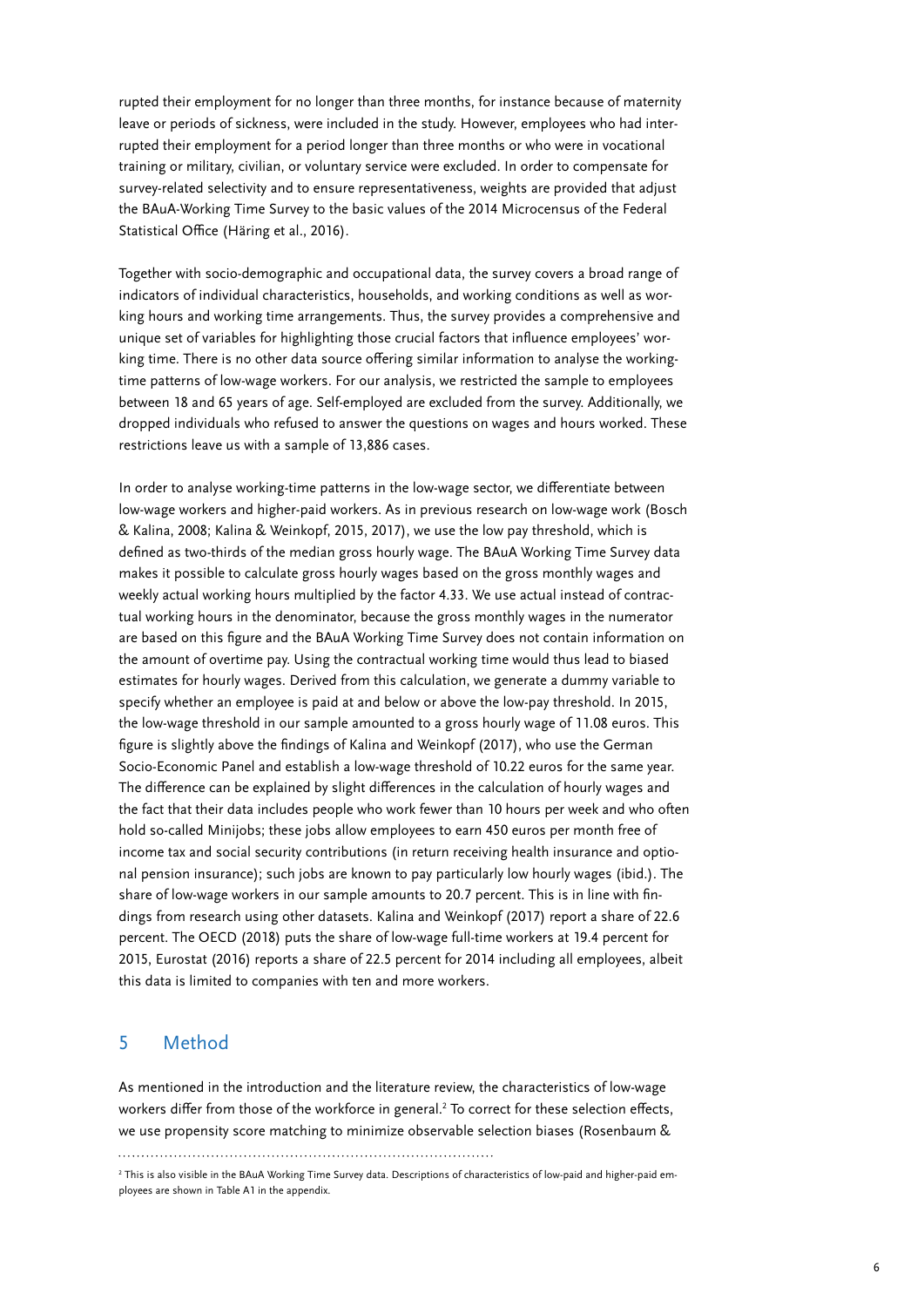Rubin, 1983). The matching approach allows for the comparison of jobholders in the low-wage sector to a control group, which is similar to the aforementioned group in regard to those characteristics that have been identified as relevant. The matching approach follows the principle of an 'effects-of-causes analysis' (Holland, 1986) and makes it possible to isolate the effect of low-wage work on working-time patterns from other influence factors such as age, gender, household characteristics and specific industries. This ensures that 'statistical twins' are compared only regarding their working time arrangements. Matching is a non-parametric method that requires fewer assumptions than parametric regression and is thus more robust to biases due to specification errors.

Before the matching procedure is used in the following analyses, the plausibility of two central assumptions – the conditional independence assumption (CIA) and the stable unit treatment value assumption (SUTVA) – has to be checked (Rosenbaum & Rubin, 1983). A precondition for causal analysis is that the assignment of individuals to the treatment and the control group happens at random, so that the groups do not differ in their characteristics and no self-selection of individuals into one of the groups takes place. Analyses based on survey data, in contrast to experimental research, do not allow one to assume such a random assignment to the group of low-paid and higher-paid employees. However, the CIA can be met by selecting covariates that are unaffected by the outcome variables in order to form the control group. In addition, no self-selection of employees in the respective groups on the basis of the preferences regarding working time arrangements should take place. We consider the CIA as fulfilled, because our dataset contains a wide range of socio-demographic variables as well as information on households and job characteristics, which explain both low-wage work and working time arrangements. The SUTVA consists of two components. The first is that the treatment is defined identically for all units to form distinct groups, which is the case in our analysis. The second component is that the treatment assignment of an individual does not affect the potential outcomes of any other individual, which means, that no 'spill-over' effects should occur. This assumption can be considered fulfilled because the assignment to the treatment and to the control group is not based on a social policy measure, a legal requirement, etc., of which employees are directly aware, but based on the low-wage threshold obtained indirectly from monthly wages and weekly working hours.

The process of matching is carried out on the basis of propensity scores, which are obtained from a selection model. For this purpose, a logit model has been estimated that mirrors the probability of subjects being included in the group of low-wage workers. The corresponding dummy variable assumes the value 0 for the higher-paid group. The value 1 is assigned to low-paid employees. Relevant covariates must be included in the selection model, which explain employees' affiliation to the group of low-paid workers and which have to be adjusted regarding their distribution for further causal analysis. Our selection of covariates is based on previous findings from labour market research and on labour market theories. The central indicators are various individual and household characteristics as well as information about the job. Individual characteristics include sex, nationality, age, and the highest professional degree. Determinants describing the household comprise the marital status, information on children below the age of 18 years and the place of residence. Jobs are characterized by the form of employment, information on further jobs, tenure, the type of contract, temporary work, job tasks, the existence of work councils in the company, the size of company and industries. Results of the multivariate logit analysis are shown in Table A2.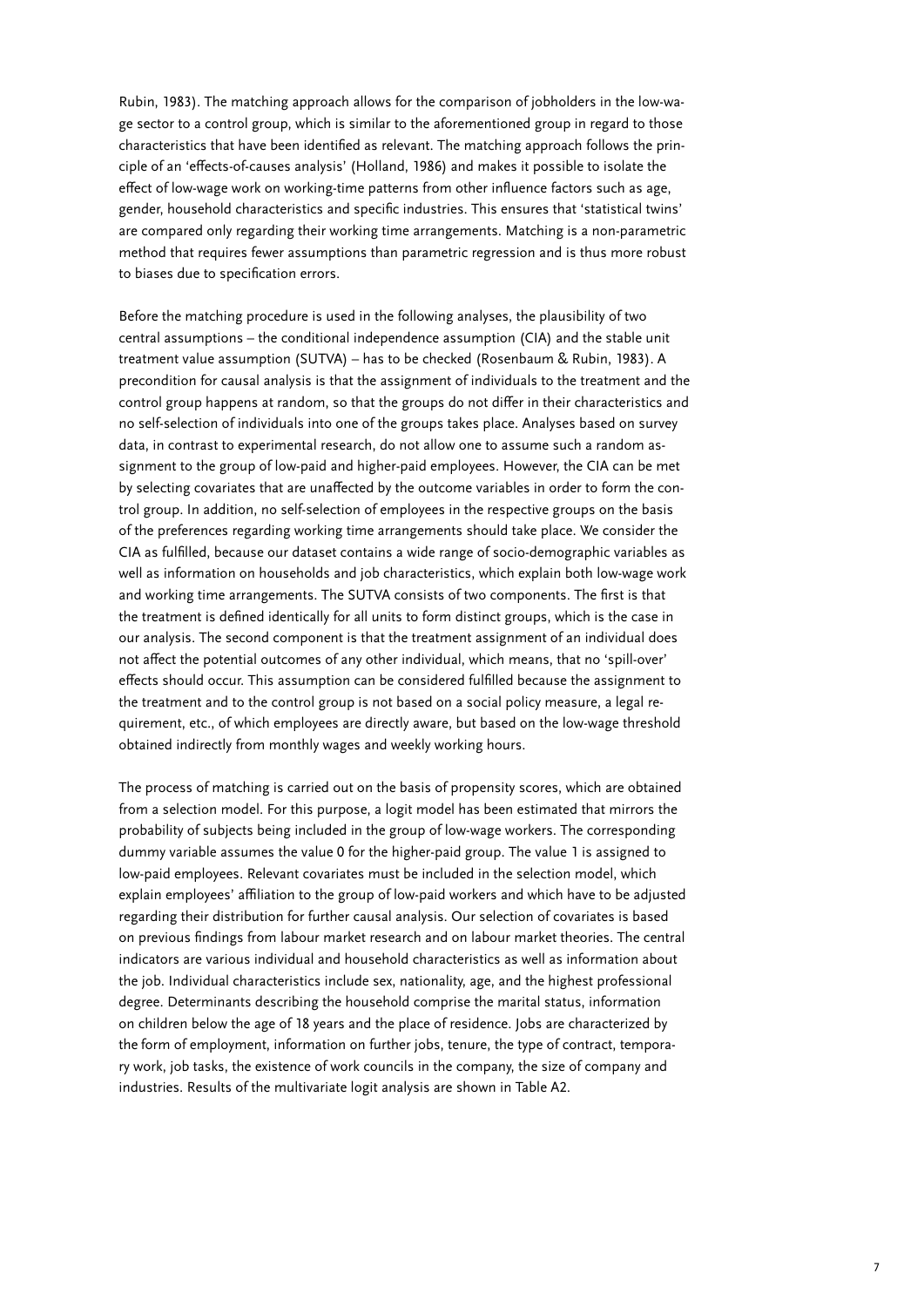<span id="page-7-0"></span>The generated propensity score is used to establish the control group.<sup>3</sup> This is done with the help of various matching algorithms.<sup>4</sup> The analyses are based on a caliper matching method combined with the 'nearest neighbour' method. For this, over-sampling of up to five nearest neighbours is applied. This ensures that five higher-paid workers with those structurally identical features, which have been identified as relevant, are assigned to each low-wage worker. Over-sampling allows for reducing the variance of parameter estimates as well as sensitivity to eventual irrelevant parameters (Caliendo & Kopeinig, 2008). Matching is carried out with a maximum deviation distance of  $\Psi$  = 0.001 to ensure a strong balancing of all covariates under scrutiny, and thereby to attain a high bias reduction (Dehejia & Wahba, 2002).<sup>5</sup>

The quality of matching is crucial for the validity of the results generated (ibid.). To this end, a sufficient number of subjects need to be present in the dataset so as to enable control groups that reflect the socio-demographic and occupational characteristics of low-wage workers. This is necessary in order to comply with the 'common support' condition (Caliendo & Kopeinig, 2008). Before matching, 2,830 employees in low-wage work and 11,056 employees not working for low wages were included in the dataset. The large number of cases in the latter group, from which the controls were drawn, is an ideal foundation for the matching quality. To assess the matching quality, various statistical values and tests are available that help to establish whether the matching process has led to a satisfactory balancing between identified variables, which is necessary to fruitfully compare low-wage workers to the control group (Caliendo & Kopeinig, 2008; Dehejia & Wahba, 2002). All assessments with regard to balancing the covariates presented in Table 1 revealed positive results; the matching procedures that were applied can therefore be considered successful.<sup>6</sup>

#### **Table 1**: Overall measures of covariate imbalance

| Sample <sup>1</sup> | <b>Pseudo</b><br>$R^2$ | <b>Likelihood</b><br>ratio test<br>Chi <sup>2</sup> | <b>Likelihood</b><br>ratio test<br>p-value | Rubin's<br>B <sup>1</sup> | Rubin's<br>R <sup>1</sup> | <b>Mean</b><br>bias <sup>2</sup> | <b>Median</b><br>bias <sup>2</sup> |
|---------------------|------------------------|-----------------------------------------------------|--------------------------------------------|---------------------------|---------------------------|----------------------------------|------------------------------------|
| Before matching     | 0.355                  | 4985.06                                             | 0.000                                      | 166.6                     | 1.09                      | 26.5                             | 21.4                               |
| After matching      | 0.006                  | 43.34                                               | 0.372                                      | 19                        | 1.35                      | 2.4                              | 2.2                                |

Note: 1 Rubin (2001) recommends that B should be less than 25 and that R be between 0.5 and 2 for the samples to be considered sufficiently balanced.  $^2$  A score of less than 5 percent indicates that the matching process has sufficiently minimized the differences with regard to the identified variables (Caliendo and Kopeinig, 2008: 48). Descriptive statistics and balancing of the covariates are shown in Table A3 in the appendix.

Source: BAuA Working Time Survey 2015; all indications are weighted, own calculations.

## 6 Results

We will present our results on working-time patterns in the low-wage sector along three topical clusters: duration of working time and overtime, atypical working time, and working time autonomy. Within each cluster, we will provide results on several indicators from the BAuA Working Time Survey.7

<sup>3</sup> The implementation is done using the PSCORE program by Becker and Ichino (2002) along with the PSMATCH2 procedure by Leuven and Sianesi (2003) and the Stata statistics software.

<sup>4</sup> Caliendo and Kopeinig (2008) offer a survey of matching algorithms.

<sup>&</sup>lt;sup>5</sup> The sensitivity of results with regard to the selected matching process has been tested in great detail. The analysis included 1-Nearest-Neighbour processes with and without replacement alongside 5 and 10 NN, Kernel and Radius methods without

maximum deviation distances and values of  $\Psi$  = 0.001,  $\Psi$  = 0.0005 and  $\Psi$  = 0.0001.

<sup>6</sup> Descriptive statistics and balancing of the covariates are shown in Table A3 in the appendix.

 $^7$  To assess to what extent the results depend on the way the low-pay threshold is defined, we modified the measure and set the limit 10 percent higher and 10 percent lower. Results in Tables A4 to A6 in the appendix indicate only slight deviations as far as the direction of influence of the coefficients and the significances are concerned.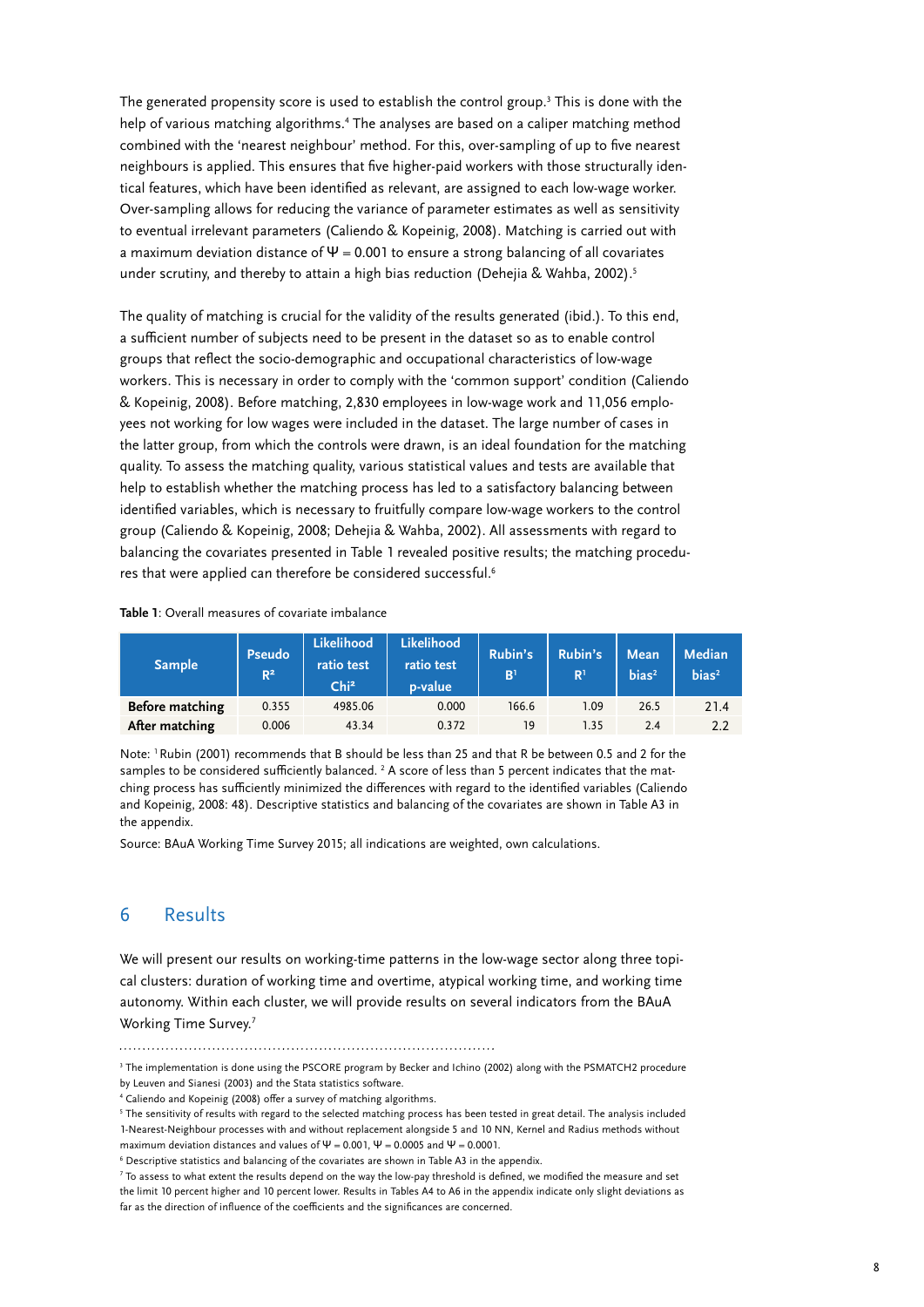#### **Duration of working time and overtime**

Low-wage workers report an average contractual weekly working time of 33.29 hours (Table 2). This roughly equals the value of the control group of 33.47 hours. However, both groups significantly differ in average actual weekly working time, by 2.27 hours. Low-paid workers indicate 38.06 actual working hours, the controls 35.79 hours. Accordingly, the average weekly overtime of the low-paid is considerably higher, at a value of 4.64 hours per week compared to the control group (2.9 hours). Most overtime hours are compensated by time off, but those of low-wage workers are compensated that way to a significantly lesser extent. There are no statistically significant differences between both groups in terms of whether overtime is paid out or not compensated. However, among those whose overtime hours are not compensated, low-paid workers report a significantly greater number of unpaid hours (8.89 hours per week for low-wage workers compared to 6.72 hours for the control group). In both groups, the main reasons for overtime are (1) that the amount of work cannot be done within the contractually agreed working time and (2) operational reasons. Private reasons – for example, the desire to earn additional income – are less common. There are no statistically significant differences between low-wage workers and the control group in regard to these reasons. However, enjoyment of work as a reason for overtime is mentioned significantly more often by the control group (16.6 percent) compared to about 13.1 percent by low-paid workers. Based on these results, hypothesis H1, that unfavourable working conditions are compensated by higher wages, must be rejected. The results are, however, in line with hypothesis H4, that a complementary relation between both aspects exists.

| Item                 |                                                                                                  | Low-wage<br>workers | <b>Control</b><br>group | Diffe-<br>rence | Std.<br>Err. | Z-<br>score | <b>Cases</b> |
|----------------------|--------------------------------------------------------------------------------------------------|---------------------|-------------------------|-----------------|--------------|-------------|--------------|
|                      | Contractual weekly working time                                                                  | 33.286              | 33.468                  | $-0.181$        | 0.271        | $-0.67$     | 2291         |
|                      | Actual weekly working time                                                                       | 38.061              | 35.791                  | 2.270***        | 0.378        | 6.00        | 2407         |
| Weekly overtime      |                                                                                                  | 4.643               | 2.896                   | $1.746***$      | 0.184        | 9.51        | 2407         |
|                      | Overtime is compensated<br>by time off (1=yes)                                                   | 0.736               | 0.776                   | $-0.04**$       | 0.019        | $-2.10$     | 1299         |
| Compen-              | Overtime is partly or fully<br>paid (1=yes)                                                      | 0.430               | 0.413                   | 0.016           | 0.023        | 0.71        | 1299         |
| sation <sup>1</sup>  | Overtime is not compen-<br>sated (1=yes)                                                         | 0.182               | 0.159                   | 0.024           | 0.015        | 1.62        | 1284         |
|                      | Amount of unpaid weekly<br>overtime                                                              | 8.89                | 6.72                    | $2.17*$         | 1.122        | 1.93        | 118          |
|                      | Amount of work cannot<br>be done within the con-<br>tractually agreed working<br>$time(1 = yes)$ | 0.341               | 0.315                   | 0.026           | 0.024        | 1.05        | 956          |
| Main re-<br>ason for | Operational requirements,<br>e.g., longer scheduled<br>working hours (1=yes)                     | 0.176               | 0.174                   | 0.002           | 0.02         | 0.08        | 956          |
| overtime             | Other operational reasons                                                                        | 0.300               | 0.294                   | 0.006           | 0.025        | 0.25        | 956          |
|                      | Private reasons, e.g.,<br>additional income (1=yes)                                              | 0.052               | 0.050                   | 0.002           | 0.013        | 0.16        | 956          |
|                      | <b>Enjoyment of work</b><br>(1=yes)                                                              | 0.131               | 0.166                   | $-0.035*$       | 0.017        | $-2.04$     | 956          |

**Table 2**: Matching results on duration of working time and overtime

1 Multiple answers were allowed.

\* p < 0.10, \*\* p < 0.05, \*\*\* p < 0.01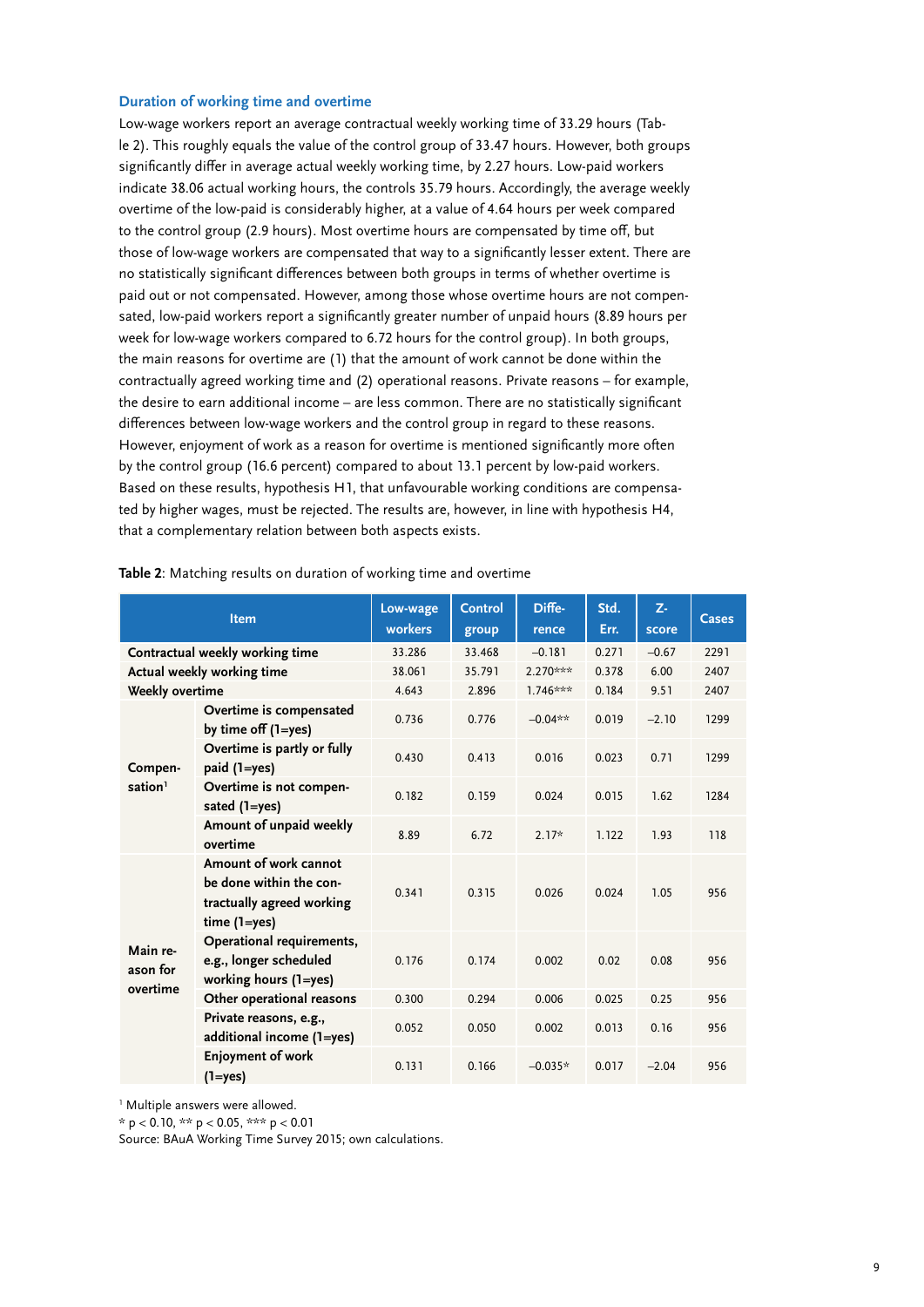#### **Atypical working time**

Low-wage workers have to work significantly more during atypical working hours, including weekend and shift work (Table 3). 76.4 percent of low-wage workers and 80.5 percent of the higher-paid controls state that they usually work between 7 am and 7 pm. The difference is statistically significant. 54.8 percent of low-paid workers, but significantly fewer controls (45.8 percent) report working on Saturday. Among those who indicated that they work on Saturday, the low-paid also mention a significantly higher incidence per month. Working on Sunday is also more common among low-paid workers (28.6 percent) compared to the control group (23.2). Similar to Saturday work, the per-month incidence of working on Sundays is higher among the low-paid. Regarding shift work, 10.5 percent of the low-paid only do early or late shift work, but not between 7 am and 7 pm. This is significantly more often the case than in the control group (7.2 percent). This result is especially explained by significantly more rotating-day shift work performed by low-wage workers. No systematic differences between the two groups exist regarding shifts with night work. The results clearly contradict the assumption in hypothesis H2, that atypical working times are compensated for by higher wages. On the contrary, hypothesis H5, which stated that atypical working times are comparatively more common in low-wage work, cannot be rejected.

|                               | Item                                                                   | Low-<br>wage<br>workers | <b>Control</b><br>group | Diffe-<br>rence | Std.<br>Err. | Z-<br>score | <b>Cases</b> |
|-------------------------------|------------------------------------------------------------------------|-------------------------|-------------------------|-----------------|--------------|-------------|--------------|
| am and $7 \text{ pm}$ (1=yes) | Working hours usually between 7                                        | 0.764                   | 0.805                   | $-0.04$ ]***    | 0.012        | $-3.42$     | 2374         |
|                               | Weekend work (1=yes)                                                   | 0.548                   | 0.458                   | $0.090***$      | 0.016        | 5.47        | 2189         |
| Weekend<br>work               | Working on Saturday<br>$(1 = yes)$                                     | 0.263                   | 0.226                   | $0.037**$       | 0.015        | 2.48        | 2189         |
|                               | Incidence of working<br>on Saturday per<br>month)                      | 2.214                   | 2.101                   | $0.113**$       | 0.047        | 2.38        | 1177         |
|                               | Working on Sunday<br>$(1 = yes)$                                       | 0.286                   | 0.232                   | $0.054***$      | 0.013        | 4.07        | 2189         |
|                               | Incidence of wor-<br>king on Sunday per<br>month)                      | 2.190                   | 2.018                   | $0.172**$       | 0.078        | 2.20        | 522          |
| 7 pm) (1=yes)                 | Only early or late shift work (wor-<br>king hours not between 7 am and | 0.105                   | 0.072                   | $0.034***$      | 0.01         | 3.67        | 2374         |
| <b>Shift</b>                  | Day shifts (without<br>night work) (1=yes)                             | 0.071                   | 0.056                   | $0.056*$        | 0.009        | 1.80        | 2374         |
| work                          | Shifts with night<br>work (1=yes)                                      | 0.060                   | 0.068                   | $-0.008$        | 0.008        | $-0.98$     | 2374         |

**Table 3**: Matching results on atypical working time

 $* p < 0.10, ** p < 0.05, *** p < 0.01$ 

Source: BAuA Working Time Survey 2015; own calculations.

#### **Working time autonomy**

Results on flexible working time are shown in Table 4. Low-wage workers have significantly less influence on the beginning or end of the working day than the control group. Just over 60 percent of employees in both groups report having core working hours. About 31 percent can use gliding time. Thus, no differences between the two groups of workers occur. 7.1 percent of employees in the control group do home office work, whereas in the low-wage sector it is just 4.4 percent. This difference is statistically significant. The incidence of home office work per month in this group is also statistically lower compared to the control group. About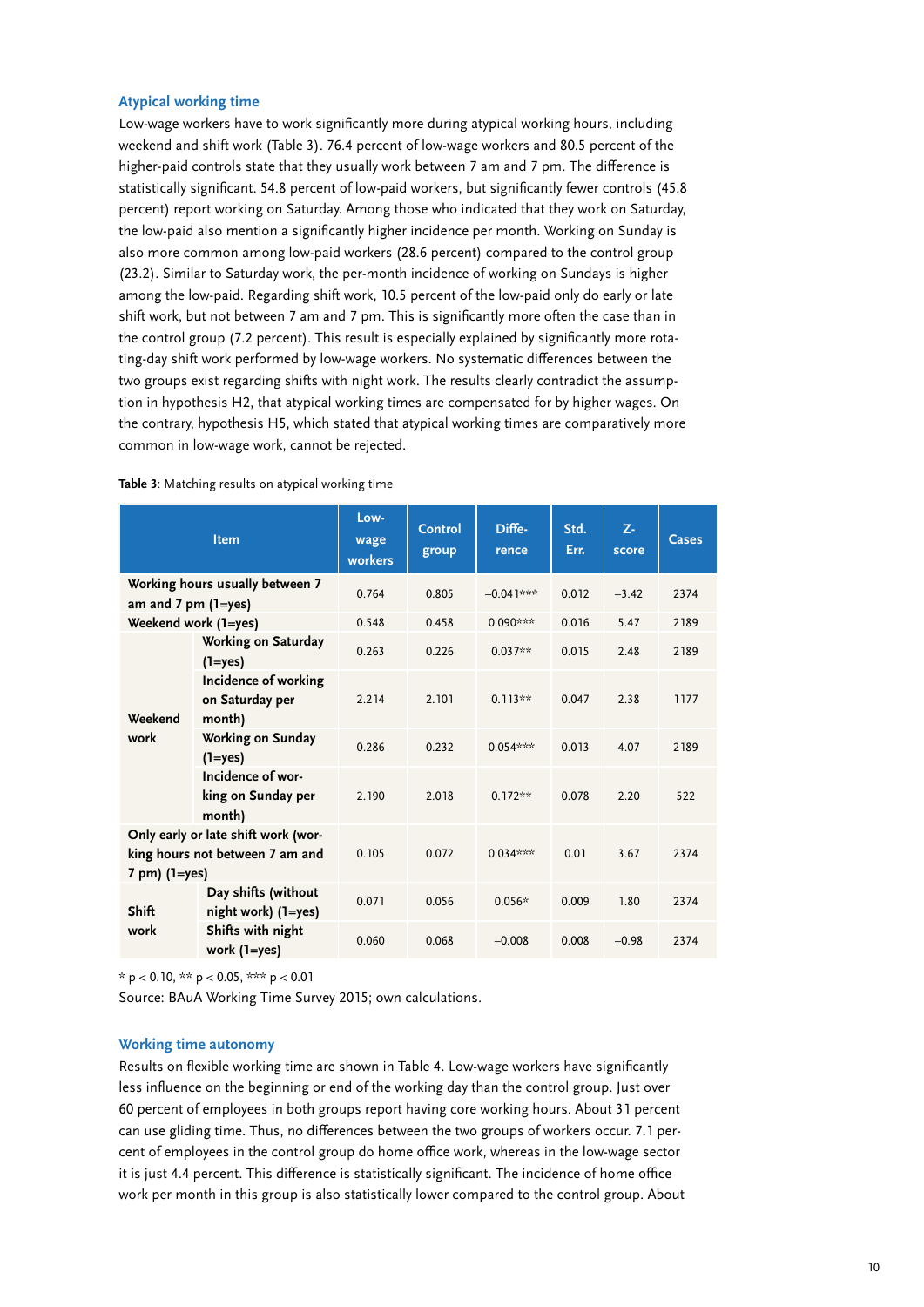<span id="page-10-0"></span>59 percent of workers in both groups report having a working-time account. About 77.5 percent of low-wage workers and 72.8 percent of controls indicate that the start of the working day is specified by the employer. However, there are no significant differences regarding the question of whether the end of the working day specified by the employer. About 13 percent of the low-paid and about 10 percent of the controls work on demand. Whereas this difference is significant, it is not in terms of the incidence per month. Working hours change significantly more frequently due to operational reasons among low-wage workers compared to the control group. Low-paid workers can decide significantly less often when to take a break. However, 29.2 percent of the low-paid, but significantly fewer workers in the control group (25.9 percent) state that breaks are cancelled. These findings contradict hypothesis H3, that higher wages countervail a comparatively lower autonomy at work, but they are in line with hypothesis H6, that low-wage workers enjoy less autonomy in their work arrangements.

| <b>Table 4</b> : Matching results on working time autonomy |  |  |  |
|------------------------------------------------------------|--|--|--|
|------------------------------------------------------------|--|--|--|

| Item                                                                                                          | Low-wage<br>workers | <b>Control</b><br>group | Diffe-<br>rence | Std.<br>Err. | $Z -$<br>score | <b>Cases</b> |
|---------------------------------------------------------------------------------------------------------------|---------------------|-------------------------|-----------------|--------------|----------------|--------------|
| Influence on the beginning or end<br>of the working day (0=very little<br>influence; 5=very strong influence) | 2.311               | 2.573                   | $-0.262***$     | 0.048        | $-5.50$        | 2399         |
| Gliding time (1=yes)                                                                                          | 0.307               | 0.322                   | $-0.015$        | 0.016        | $-0.90$        | 2351         |
| Home office work (1=yes)                                                                                      | 0.044               | 0.071                   | $-0.027***$     | 0.008        | $-3.30$        | 2387         |
| Incidence of home office work per<br>month                                                                    | 1.904               | 2.610                   | $-0.706**$      | 0.322        | $-2.2$         | 54           |
| Working time account (1=yes)                                                                                  | 0.583               | 0.594                   | $-0.011$        | 0.018        | $-0.60$        | 2326         |
| Start of working day specified by<br>the employer (1=yes)                                                     | 0.775               | 0.728                   | $0.047***$      | 0.012        | 3.97           | 2404         |
| End of working day specified by<br>the employer (1=yes)                                                       | 0.631               | 0.611                   | 0.020           | 0.016        | 1.29           | 2402         |
| Work on demand (1=yes)                                                                                        | 0.128               | 0.101                   | $0.027***$      | 0.01         | 2.75           | 2407         |
| Incidence of work on demand per<br>month                                                                      | 6.121               | 7.769                   | $-1.647$        | 1.463        | $-1.13$        | 156          |
| Change of working hours due<br>to operational reasons (1=often,<br>2=sometimes, 3 rarely, 4=never)            | 2.743               | 2.810                   | $-0.067*$       | 0.038        | $-1.78$        | 2402         |
| Influence of breaks (0=(very) little<br>influence; 1=partial influence;<br>2=(very) strong influence)         | 1.060               | 1.169                   | $-0.109***$     | 0.028        | $-3.84$        | 2402         |
| Cancellation of breaks (0=seldom;<br>$1 = often$                                                              | 0.292               | 0.259                   | $0.033**$       | 0.014        | 2.29           | 2304         |

\* p < 0.10, \*\* p < 0.05, \*\*\* p < 0.01

Source: BAuA Working Time Survey 2015; own calculations.

## 7 Discussion of results and conclusions

In many industrialized countries, the low-wage sector has grown in recent decades. On average, more than one out of six employees in EU member countries earns an hourly wage that is below two thirds of the median wage (Eurostat, 2016). The wage level itself, however, is only one out of a variety of working conditions. Kalleberg (2011) points to the significance of the interrelation of different working conditions and highlights the potential polarization into 'good jobs' and 'bad jobs'.

From a theoretical perspective, the way in which working conditions are linked is not clearcut. Approaches on compensating wage differentials modify the basic assumptions of neo-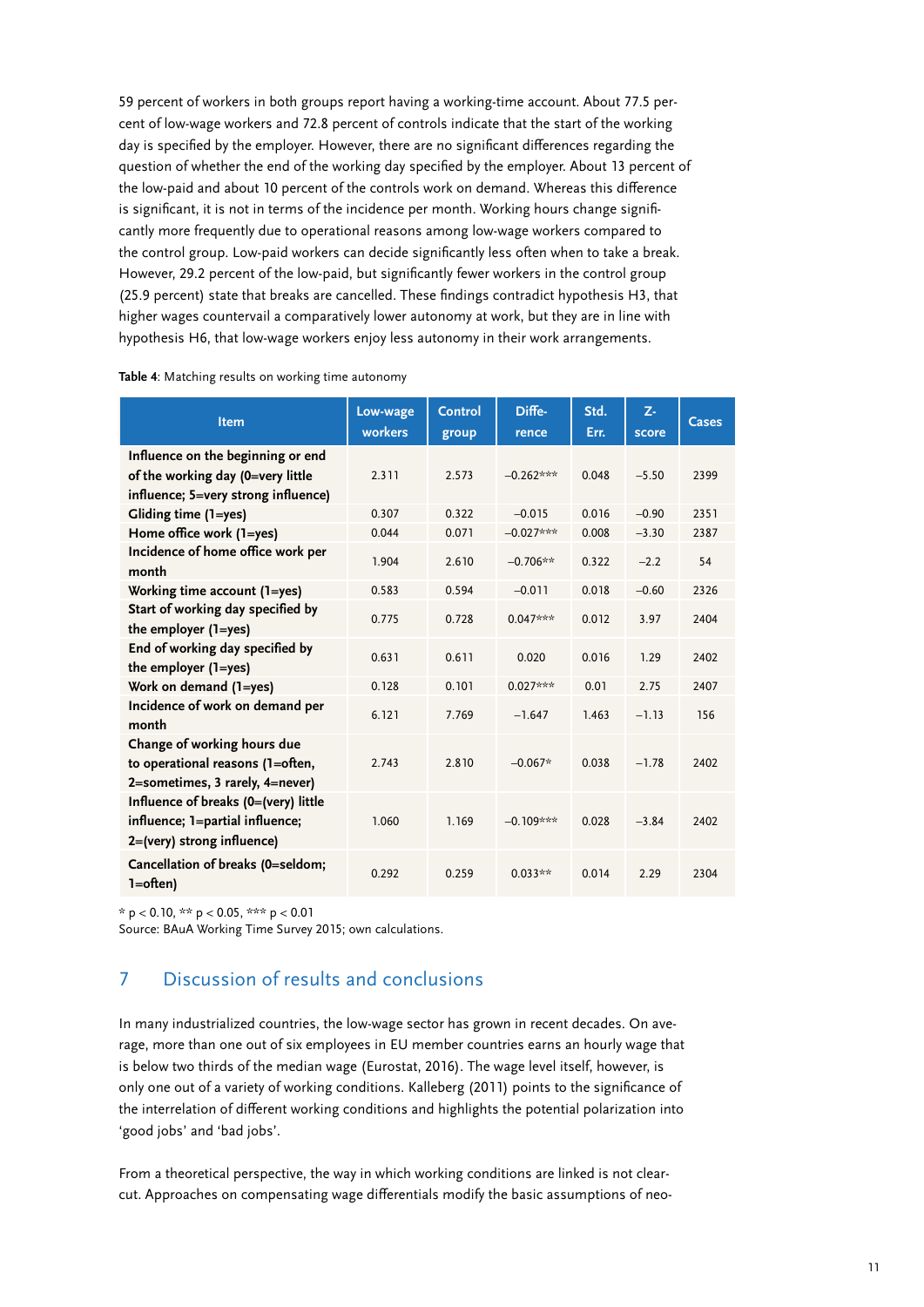classical theory and emphasize a compensatory interrelation between economic rewards and non-economic working conditions. Additional wages can thus equalize undesirable job characteristics (Abowd & Ashenfelter, 1981; Rosen, 1986; Smith, 1979). On the other hand, structural theories of labour market segmentation and employment systems assume that the workforce is divided into different and separated segments, which leads to a polarization of working conditions along the divergence of wages. In more closed employment systems, higher-paid jobs are associated with a higher level of job security and good working conditions, while open employment systems are characterized by low pay, instable jobs and unfavourable working conditions (Hendry, 2003; Kaufman, 2013).

Against this backdrop, we have analysed the coincidence of low-wage work and working time. The arrangement of working time is considered a highly significant aspect of job quality (ILO, 2018) because it has immediate consequences for employees' health status (Bannai & Tamakoshi, 2014; Kivimäki et al., 2015; Sparks & Cooper, 1997), the risk of occupational accidents (Dembe et al., 2005, Fischer et al., 2017), and the amount of socially valuable times (Wirtz et al., 2011). For this purpose, we used the BAuA Working Time Survey 2015, a representative study of the German working population, containing detailed information on about 20,000 individuals from all industries. As in other datasets, we have found that the probability that workers are low-paid is generally greater for women than for men, for younger employees than for older ones, for the less skilled higher than for more highly skilled individuals. In addition, a higher share of low-paid workers can be found in specific industries, particular in services. Given these well-known selection effects regarding low-wage employment, we deployed a propensity score matching approach to minimize observable selection bias. This means that we assigned higher-paid employees, who are as similar as possible, as a control group to low-paid workers. A limitation to the propensity score method is that we could only control for observable characteristics to form a structurally equal higher-paid group to the low-wage workers. Unobserved factors, which affect assignment into one of both groups, can lead to biased estimations of treatment effects.

To sum up our most important results in a nutshell: While average contractual weekly working time is quite the same for both the low-wage workers and the controls, the low-paid workers have significantly longer average actual working hours, which results in considerably higher average weekly overtime. Among those whose overtime hours were not compensated, low-paid workers reported a significantly greater number of unpaid hours. Regarding atypical working hours, low-wage workers are significantly more exposed to working hours outside normal working hours between 7 am and 7 pm. They also have to work more often on Saturdays or Sundays and on more weekends per month and do more rotating day-shift work. In addition to unfavourable working hours, low-wage workers also enjoy less autonomy regarding their work schedule. They have less influence on the beginning or end of their working day and on their breaks, including a higher probability of breaks being cancelled. For instance, the start of the working day was more often specified by the employer. Finally, their work schedule was also less predictable. They work on demand more often and their working hours change significantly more frequently due to operational reasons.

Our results support the hypotheses derived from theories of segmented labour markets, that working conditions occur in a complementary way. Employees earning low wages additionally face greater risks of having unfavourable working time conditions. We do not find any evidence that wages compensate for unfavourable working-time patterns.

Risks obviously cumulate for low-wage workers. Low-wage jobs are more likely to be characterized by atypical employment, monotony and heteronomy. However, even after accounting for heterogeneities by matching low-paid workers and similar higher-paid workers, unfavou-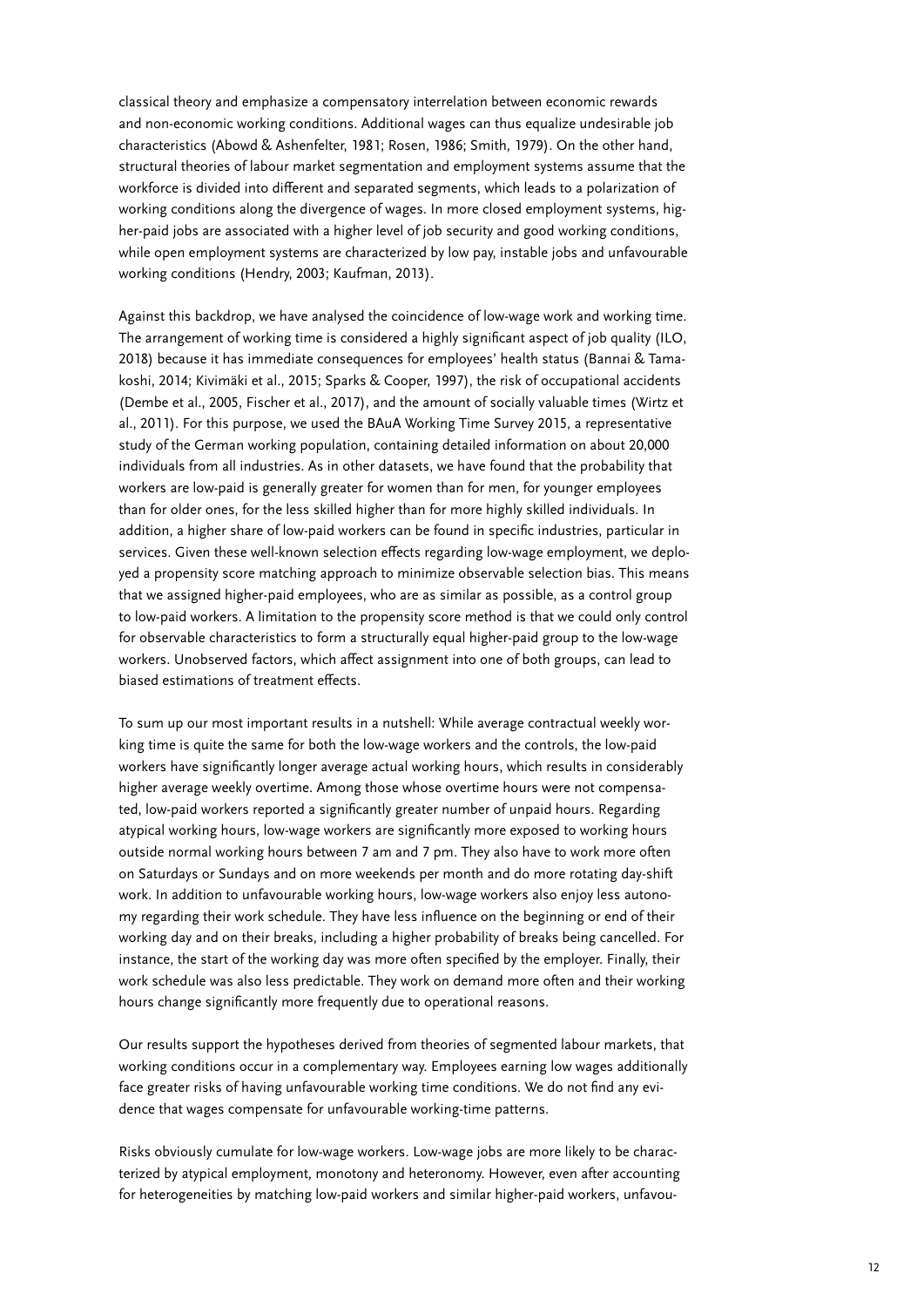rable working conditions remain with regard to working-time patterns. Given that low-wage workers can be found at above average levels in industries such as retail, which themselves are correlated with detrimental working time arrangements, the challenges stemming from precarious working-time patterns may to a much greater extent be present on an individual level. This is especially the case because low-wage work is a persistent rather than transitional phenomenon. The existing evidence suggests that those who receive low wages have a higher probability of being low-paid in the future, too (see Schnabel, 2016 for an overview). This phenomenon becomes even more pronounced the larger a country's low-wage sector is – as is the case in Germany, but also in many other developed countries (Clark & Kanellopoulos, 2013).

The working time arrangements of low-wage workers may be under further pressure from future developments (ILO, 2018; Taylor, Marsh, Nicol, & Broadbent, 2017). Among these is the spreading of zero-hour contracts and other forms of on-call work, as well as the growing relevance of information and communication technologies (ICTs). In the United Kingdom, the Taylor Review has addressed the issue of zero-hour contracts and concluded that while the necessity for businesses to have access to sufficient flexibility and businesses should have the ability to offer zero- or short-hours contracts, or to request that an individual works longer hours than those guaranteed in their contract, it needs to be ensured that employers 'have to compensate the most vulnerable workers (those on low wages) for the additional flexibility demanded of them' (Taylor et al., 2017). Regarding the growing relevance of ICTs, it is particularly the emergence of a 'gig economy', which describes work brokered through online web platforms. This will pose completely different challenges to working-time regulation, which goes along with the question of the employment relationship associated with this kind of work.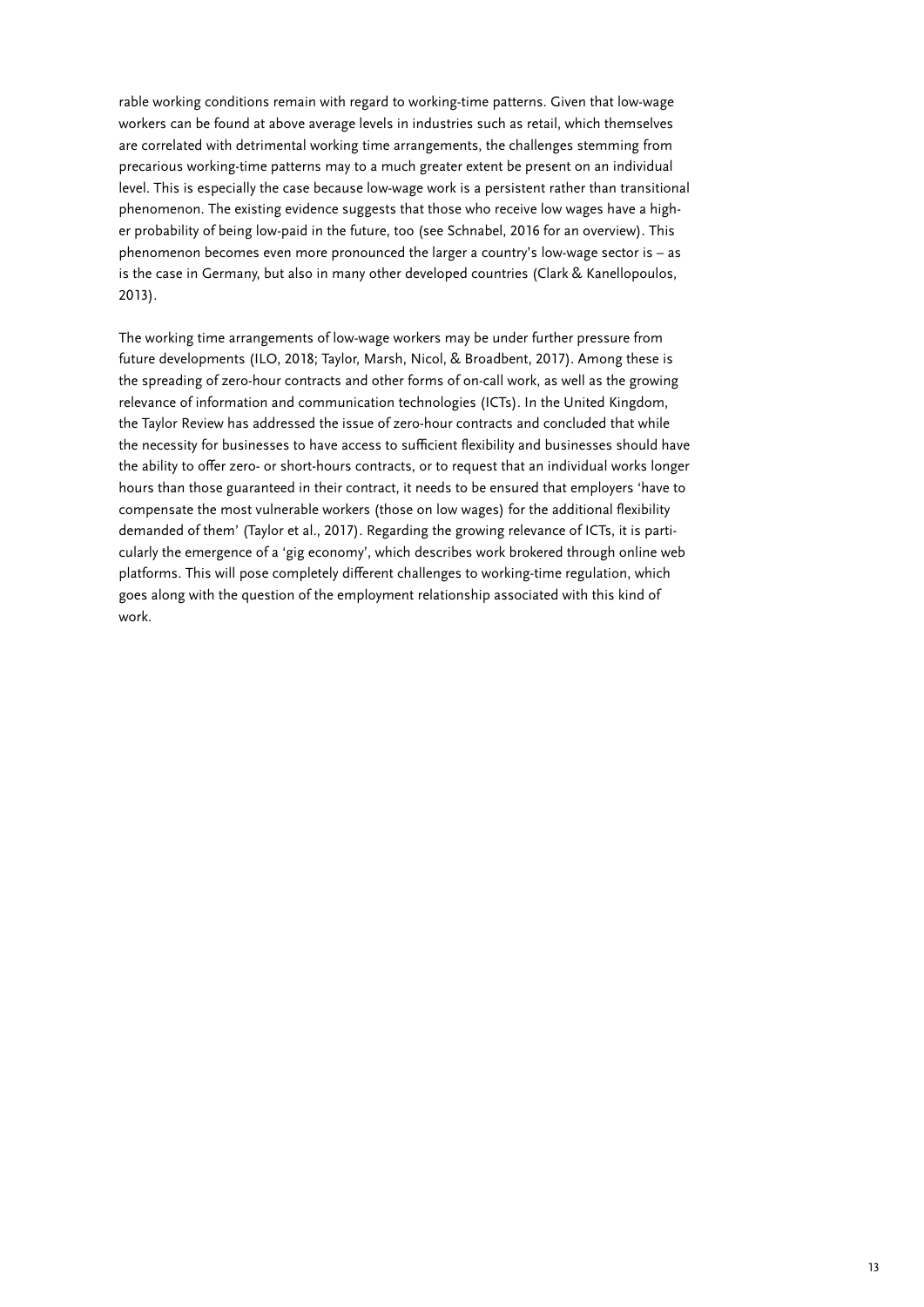## <span id="page-13-0"></span>Appendix

**Table A1**: Descriptions of characteristics of low-paid and higher-paid employees (values in percent)

| Item                                                                                                                                                                                                                                                                                                                                    | Low-wage<br>workers                            | Higher-paid<br>workers                          | p-<br>value <sup>1</sup>                  |
|-----------------------------------------------------------------------------------------------------------------------------------------------------------------------------------------------------------------------------------------------------------------------------------------------------------------------------------------|------------------------------------------------|-------------------------------------------------|-------------------------------------------|
| Female<br>Foreign                                                                                                                                                                                                                                                                                                                       | 56.65<br>10.12                                 | 42.27<br>8.61                                   | 0.000<br>0.005                            |
| Age<br>18-29 years<br>30-44 years<br>$45 - 59$ years<br>$60 - 65$ years                                                                                                                                                                                                                                                                 | 27.98<br>33.83<br>33.03<br>5.16                | 13.01<br>37.43<br>42.12<br>7.44                 | 0.000                                     |
| Marital status <sup>2</sup><br>Single<br>Married<br>Civil union<br>Divorced/widowed                                                                                                                                                                                                                                                     | 42.58<br>41.01<br>1.62<br>14.78                | 31.72<br>54.40<br>1.32<br>12.55                 | 0.000                                     |
| Children under 18 years in the household                                                                                                                                                                                                                                                                                                | 33.88                                          | 34.80                                           | 0.301                                     |
| Highest professional degree<br>No professional degree<br>Vocational degree<br>Technical school, master<br>Polytechnic degree<br>University degree<br>Another degree                                                                                                                                                                     | 15.67<br>67.78<br>7.55<br>2.75<br>5.11<br>1.14 | 2.75<br>52.36<br>13.17<br>9.65<br>21.04<br>1.03 | 0.000                                     |
| Place of residence <sup>2</sup><br>East Germany<br><b>West Germany</b><br>Unknown                                                                                                                                                                                                                                                       | 31.49<br>65.99<br>2.53                         | 14.57<br>83.74<br>1.69                          | 0.000                                     |
| Form of employment <sup>2</sup><br>Full-time<br>Part-time<br>Marginal employment                                                                                                                                                                                                                                                        | 57.77<br>23.65<br>18.58                        | 77.08<br>19.18<br>3.75                          | 0.000                                     |
| <b>Additional jobs</b><br>No additional job<br>One additional job<br>More than one additional jobs                                                                                                                                                                                                                                      | 91.67<br>7.40<br>0.93                          | 94.27<br>5.18<br>0.55                           | 0.000                                     |
| Tenure (in years)<br>Type of contract $(1 = fixed-term contract)$<br>Temporary work $(1 = yes)$                                                                                                                                                                                                                                         | 6.53<br>21.35<br>6.19                          | 13.47<br>7.44<br>1.59                           | 0.000<br>0.000<br>0.000                   |
| Job tasks<br>Mainly working at an office workplace $(1 = yes)$<br>Execution of work is specified in detail $(1 = frequently)$<br>Own work can be planned and organized $(1 = frequently)$<br>The allocated workload can be influenced $(1 = frequently)$<br>Work tasks that must be carried out can be influenced $(1 =$<br>frequently) | 19.41<br>36.01<br>59.74<br>29.79<br>27.78      | 49.99<br>26.71<br>76.96<br>35.50<br>35.28       | 0.000<br>0.000<br>0.000<br>0.000<br>0.000 |
| Work council <sup>2</sup><br>Existent<br>Not existent<br>Unknow                                                                                                                                                                                                                                                                         | 38.42<br>57.99<br>3.58                         | 68.84<br>30.74<br>0.42                          | 0.000                                     |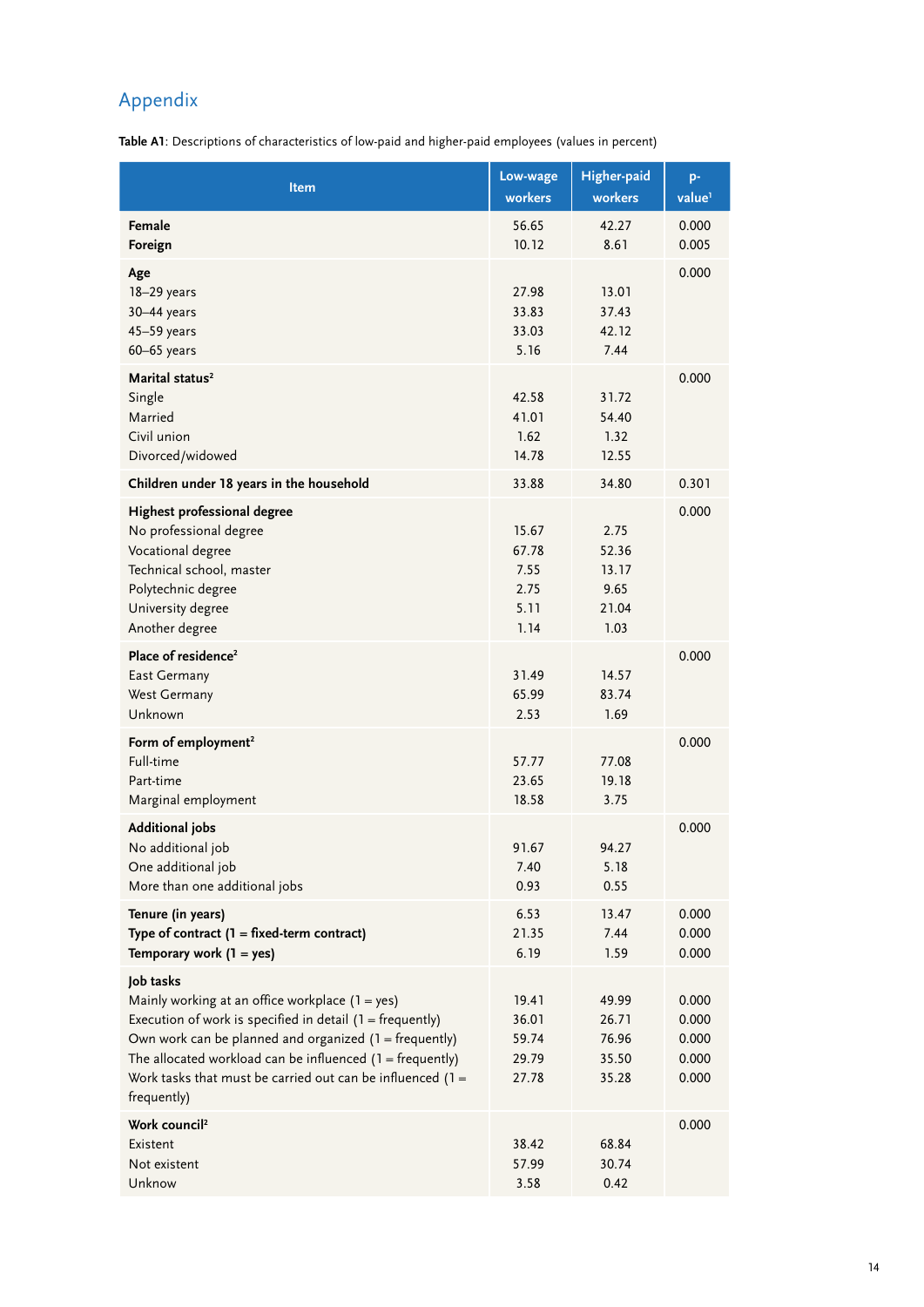| Item                                          | Low-wage<br>workers | Higher-paid<br>workers | p-<br>value <sup>1</sup> |
|-----------------------------------------------|---------------------|------------------------|--------------------------|
| Size of company <sup>2</sup>                  |                     |                        | 0.000                    |
| Fewer than 9 employees                        | 21.51               | 9.21                   |                          |
| 10-49 employees                               | 35.10               | 23.54                  |                          |
| 50-499 employees                              | 30.97               | 38.29                  |                          |
| More than 500 employees                       | 8.79                | 27.35                  |                          |
| Unknown                                       | 3.64                | 1.61                   |                          |
| Industry <sup>2</sup>                         |                     |                        | 0.000                    |
| Agriculture, forestry and fishing             | 1.34                | 0.62                   |                          |
| Manufacturing (excluding construction)        | 16.37               | 29.93                  |                          |
| Construction                                  | 6.68                | 5.37                   |                          |
| Trade, transport, hospitality and information | 31.12               | 16.50                  |                          |
| Financing, rental, business services          | 10.47               | 12.28                  |                          |
| Public and private services                   | 25.35               | 31.56                  |                          |
| Private households                            | 5.31                | 2.17                   |                          |
| Unknown                                       | 3.35                | 1.57                   |                          |

1 T-tests and chi-square independence tests were performed to determine whether the differences between the two groups are significant.

<sup>2</sup> The percentages do not add up to 100 due to rounding inaccuracies.

All indications are weighted.

Source: BAuA Working Time Survey 2015, own calculations.

**Table A2**: Estimates of the probability of working in a low-wage job

| <b>Item</b>                                                                                                                                                              | <b>Marginal</b><br>effect                                               | <b>Standard</b><br>error                            |
|--------------------------------------------------------------------------------------------------------------------------------------------------------------------------|-------------------------------------------------------------------------|-----------------------------------------------------|
| Gender (1 = female)<br>Nationality $(1 = foreign)$                                                                                                                       | $0.074***$<br>$-0.005$                                                  | (0.010)<br>(0.020)                                  |
| Age (Ref.: 18-29 years)<br>30-44 years<br>$45 - 59$ years<br>$60 - 65$ years                                                                                             | $-0.048***$<br>$-0.044***$<br>$-0.019$                                  | (0.016)<br>(0.016)<br>(0.023)                       |
| Marital status (Ref.: Single)<br>Married<br>Civil union<br>Divorced/widowed                                                                                              | $-0.021*$<br>$-0.001$<br>0.009                                          | (0.012)<br>(0.031)<br>(0.017)                       |
| Children under 18 years in the household $(1 = yes)$                                                                                                                     | $-0.005$                                                                | (0.010)                                             |
| Highest professional degree (Ref.: no professional degree)<br>Vocational degree<br>Technical school, master<br>Polytechnic degree<br>University degree<br>Another degree | $-0.171***$<br>$-0.249***$<br>$-0.308***$<br>$-0.342***$<br>$-0.169***$ | (0.025)<br>(0.027)<br>(0.028)<br>(0.026)<br>(0.055) |
| Place of residence (Ref.: East Germany)<br>West Germany<br>Unknown                                                                                                       | $-0.169***$<br>$-0.134***$                                              | (0.010)<br>(0.037)                                  |
| Form of employment (Ref.: Full-time)<br>Part-time<br>Marginal employment                                                                                                 | $0.044***$<br>$0.324***$                                                | (0.012)<br>(0.029)                                  |
| Additional jobs (Ref.: No additional job)<br>One additional job<br>More than one additional job                                                                          | $-0.130***$<br>$-0.101***$                                              | (0.017)<br>(0.035)                                  |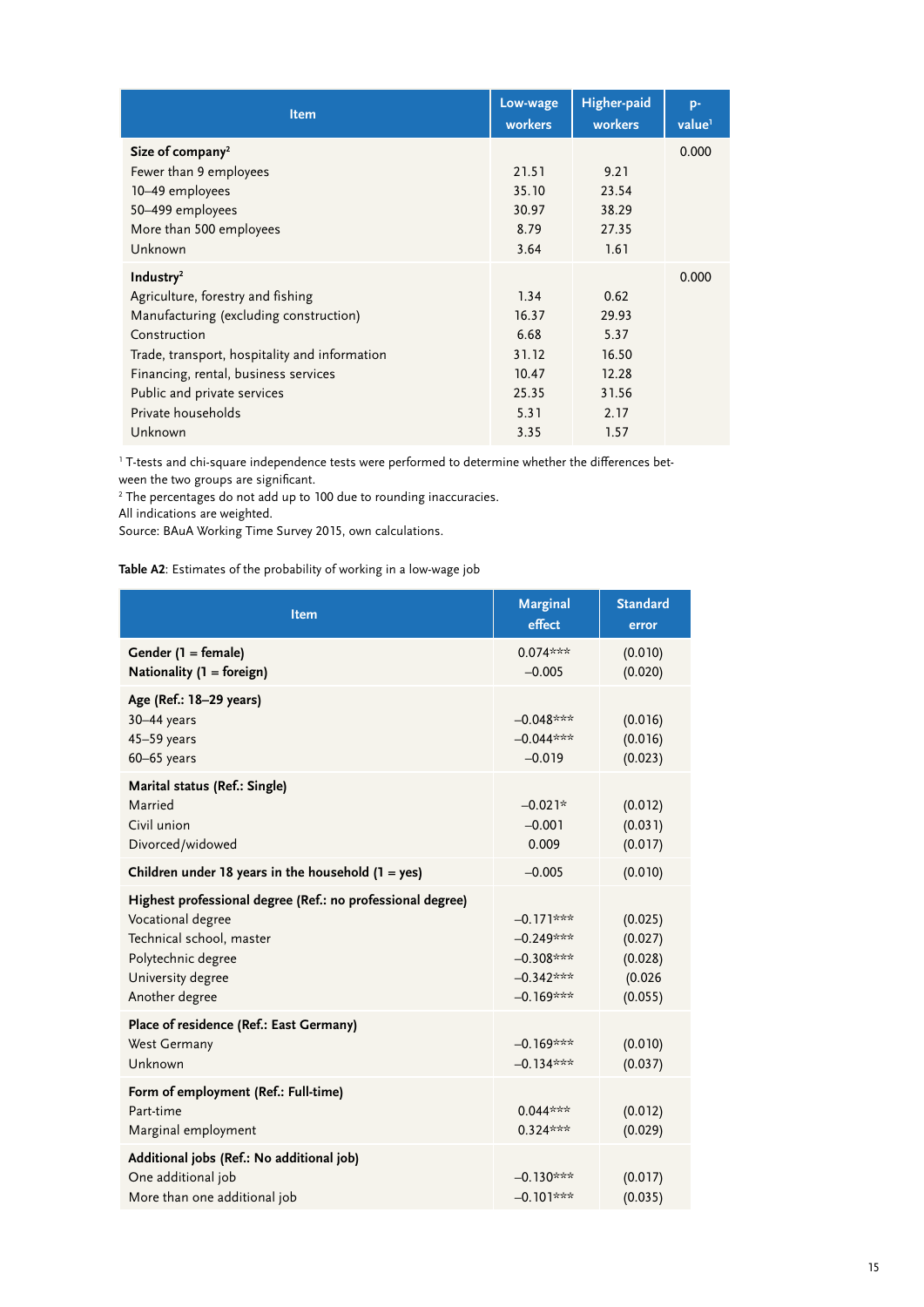| <b>Item</b>                                                                                                                                                                                                                                                                                                                         | <b>Marginal</b><br>effect                                                          | <b>Standard</b><br>error                                       |
|-------------------------------------------------------------------------------------------------------------------------------------------------------------------------------------------------------------------------------------------------------------------------------------------------------------------------------------|------------------------------------------------------------------------------------|----------------------------------------------------------------|
| Tenure (in years)<br>Type of contract $(1 = fixed-term contract)$<br>Temporary work $(1 = yes)$                                                                                                                                                                                                                                     | $-0.006***$<br>0.091***<br>$0.126***$                                              | (0.000)<br>(0.013)<br>(0.024)                                  |
| Job tasks<br>Mainly working at an office workplace $(1 = yes)$<br>Execution of work is specified in detail $(1 = frequently)$<br>Work can be planned and organized $(1 = frequently)$<br>The allocated workload can be influenced $(1 = frequently)$<br>Work tasks that must be carried out can be influenced<br>$(1 = frequently)$ | –0.119***<br>$0.027***$<br>$-0.024**$<br>$-0.005$<br>$-0.019**$                    | (0.009)<br>(0.009)<br>(0.010)<br>(0.010)<br>(0.010)            |
| Work council (Ref.: Not existent)<br>Existent<br>Unknown                                                                                                                                                                                                                                                                            | $-0.102***$<br>$0.086*$                                                            | (0.011)<br>(0.050)                                             |
| Size of company (Ref.: Less than 9 employees)<br>10-49 employees<br>50-499 employees<br>More than 500 employees<br>Unknown                                                                                                                                                                                                          | $-0.040***$<br>$-0.043***$<br>$-0.096***$<br>$-0.054*$                             | (0.014)<br>(0.014)<br>(0.017)<br>(0.031)                       |
| Industry (Ref.: Manufacturing (excluding construction))<br>Agriculture, forestry and fishing<br>Construction<br>Trade, transport, hospitality and information<br>Financing, rental, business services<br>Public and private services<br>Unknown                                                                                     | $0.180***$<br>$0.035*$<br>$0.097***$<br>$0.059***$<br>$0.045***$<br>0.095***       | (0.063)<br>(0.021)<br>(0.013)<br>(0.015)<br>(0.012)<br>(0.029) |
| Number of observations<br>Pseudo R <sup>2</sup><br><b>AIC</b><br><b>BIC</b><br>Wald-test<br>p-value<br>Correct classification<br>Log-Pseudolikelihood                                                                                                                                                                               | 13,886<br>0.335<br>10879.86<br>11196.48<br>1841.25<br>0.000<br>85.61<br>$-5397.92$ |                                                                |

All indications are weighted; standard errors in parentheses;

 $*$  p < 0.10,  $**$  p < 0.05,  $***$  p < 0.01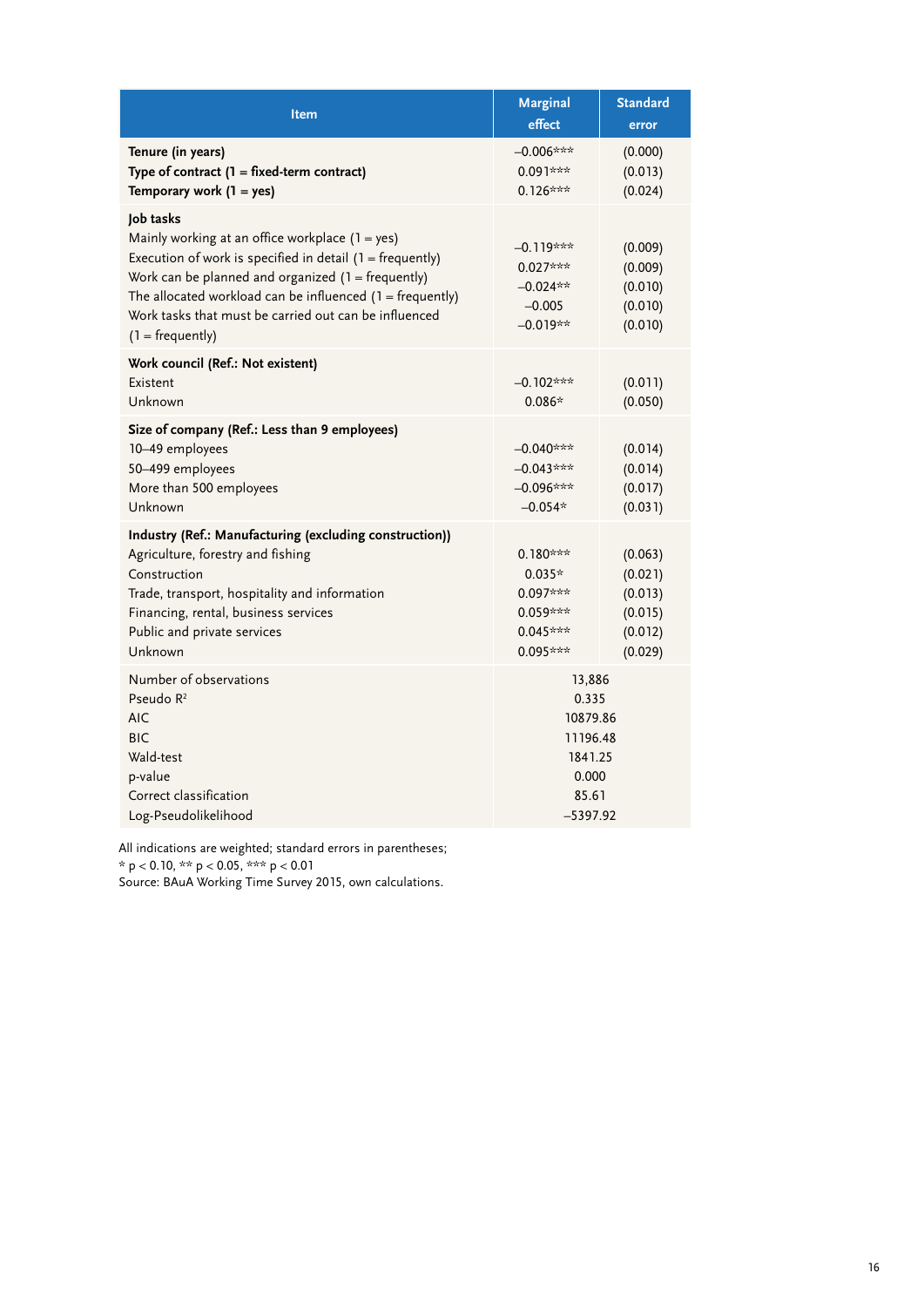#### **Table A3**: Descriptive statistics and balancing of the covariates

|                                                          |                              |                | Mean           |                   |                     |                    | t-test             |                      |
|----------------------------------------------------------|------------------------------|----------------|----------------|-------------------|---------------------|--------------------|--------------------|----------------------|
| Variable                                                 | Before/<br>after<br>matching | <b>Treated</b> | Control        | %bias             | %reduction<br> bias | t-score            | p> t               | $V_e(T)$<br>$V_e(C)$ |
| Sex                                                      | before<br>after              | 0.609<br>0.587 | 0.456<br>0.581 | 31.1<br>1.1       | 96.6                | 14.67<br>0.37      | $\pmb{0}$<br>0.715 | 1.01<br>0.99         |
| <b>Nationality</b>                                       | before<br>after              | 0.043<br>0.042 | 0.034<br>0.043 | 4.4<br>$-0.7$     | 83.5                | 2.17<br>$-0.24$    | 0.03<br>0.809      | 1.24<br>0.97         |
| Age: 18-29 years                                         | before<br>after              | 0.202<br>0.176 | 0.075<br>0.181 | 37.2<br>$-1.4$    | 96.3                | 20.16<br>$-0.43$   | $\pmb{0}$<br>0.67  | $2.26***$<br>0.98    |
| Age: 30-44 years                                         | before                       | 0.289          | 0.309          | $-4.6$            |                     | $-2.16$            | 0.031              | 0.95                 |
| Age: 45-59 years                                         | after<br>before              | 0.303<br>0.442 | 0.321<br>0.531 | $-3.9$<br>$-17.9$ | 14.6                | $-1.34$<br>$-8.51$ | 0.181<br>$\pmb{0}$ | 0.95<br>0.99         |
|                                                          | after                        | 0.453          | 0.431          | 4.5               | 74.9                | 1.57               | 0.118              | $\mathbf{1}$         |
| Age: 60-65 years                                         | before<br>after              | 0.066<br>0.066 | 0.082<br>0.066 | $-6.1$<br>0.1     | 99                  | $-2.83$<br>0.02    | 0.005<br>0.982     | 0.82<br>$\mathbf{1}$ |
| <b>Marital status: Single</b>                            | before<br>after              | 0.353<br>0.340 | 0.257<br>0.349 | 20.8<br>$-2$      | 90.2                | 10.16<br>$-0.68$   | $\pmb{0}$<br>0.494 | 1.19<br>0.99         |
| <b>Marital status: Married</b>                           | before<br>after              | 0.475<br>0.485 | 0.594<br>0.462 | $-24$<br>4.6      | 80.9                | $-11.45$<br>1.58   | $\pmb{0}$<br>0.114 | 1.05<br>1.01         |
| Marital status: Civil union                              | before<br>after              | 0.018<br>0.018 | 0.013<br>0.017 | 3.9<br>0.6        | 84                  | 1.93<br>0.2        | 0.053<br>0.841     | $1.36*$<br>1.05      |
| Marital status: Divorced/widowed                         | before                       | 0.153          | 0.134          | 5.3               |                     | 2.55               | 0.011              | 1.12                 |
|                                                          | after<br>before              | 0.155<br>0.330 | 0.169<br>0.351 | $-4$<br>$-4.4$    | 23.6                | $-1.33$<br>$-2.09$ | 0.184<br>0.037     | 0.94<br>0.97         |
| Children under 18 years in the<br>household              | after                        | 0.331          | 0.340          | $-1.9$            | 57.9                | $-0.65$            | 0.518              | 1                    |
| Highest professional degree:<br><b>Vocational degree</b> | before<br>after              | 0.664<br>0.676 | 0.428<br>0.663 | 48.7<br>2.8       | 94.2                | 22.81<br>1.01      | $\pmb{0}$<br>0.314 | 1.13<br>0.99         |
| Highest professional degree:<br>Technical school, master | before<br>after              | 0.099<br>0.109 | 0.141<br>0.115 | $-13$<br>$-1.7$   | 86.7                | $-5.92$<br>$-0.62$ | $\pmb{0}$<br>0.536 | $0.72*$<br>0.95      |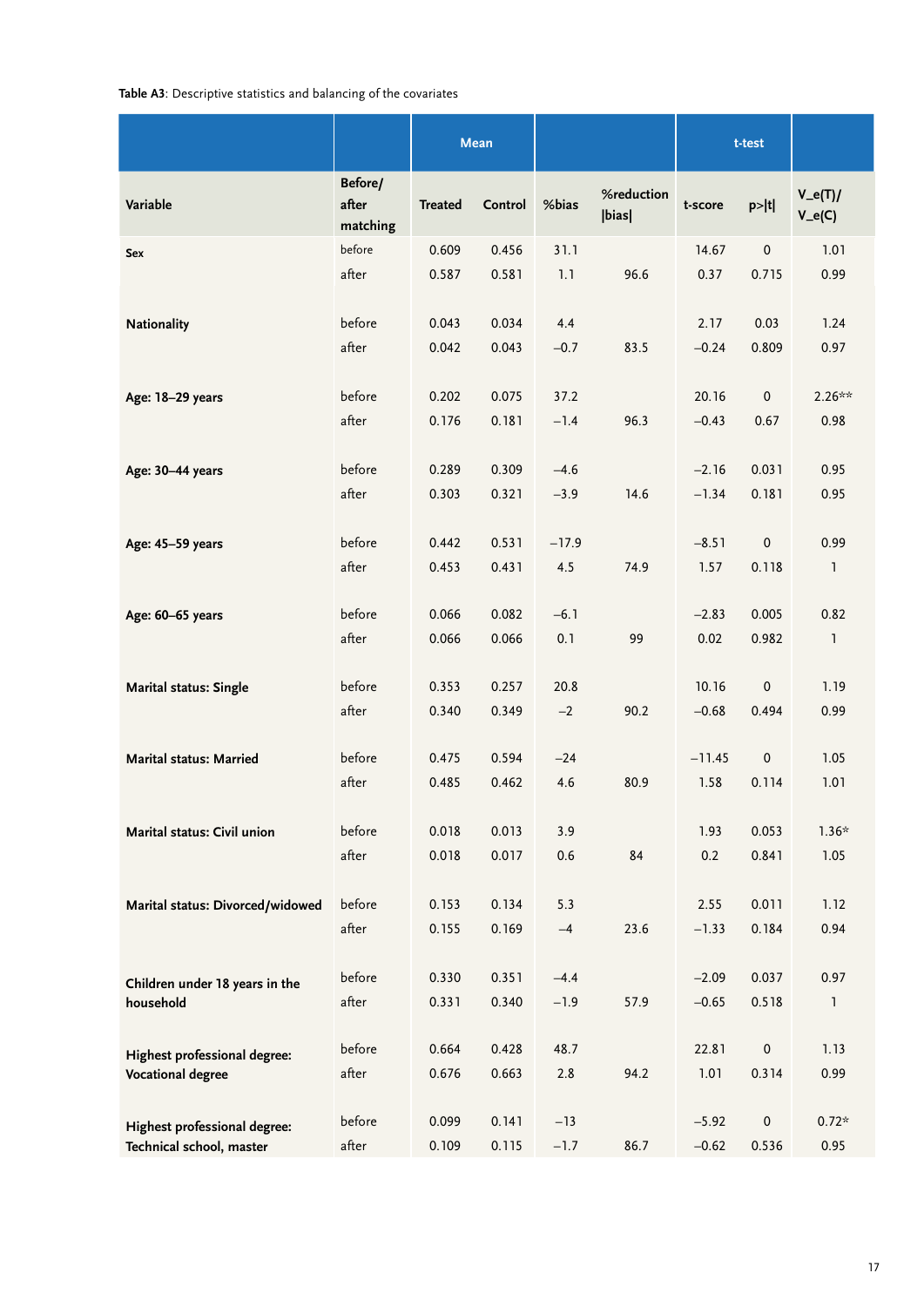|                              |                              |                | <b>Mean</b>     |                |                     | t-test           |                              |                      |
|------------------------------|------------------------------|----------------|-----------------|----------------|---------------------|------------------|------------------------------|----------------------|
| Variable                     | Before/<br>after<br>matching | <b>Treated</b> | Control         | %bias          | %reduction<br> bias | t-score          | p> t                         | $V_e(T)$<br>$V_e(C)$ |
| Highest professional degree: | before                       | 0.039          | 0.126           | $-31.8$        | 91.7                | $-13.31$         | $\pmb{0}$                    | $0.35**$             |
| Polytechnic degree           | after                        | 0.046          | 0.03            | 2.7            |                     | 1.24             | 0.217                        | 1.18                 |
| Highest professional degree: | before                       | 0.070          | 0.274           | $-56.1$        | 98.6                | $-23.35$         | $\pmb{0}$                    | $0.36***$            |
| <b>University degree</b>     | after                        | 0.080          | 0.077           | 0.8            |                     | 0.37             | 0.713                        | 1.04                 |
| Highest professional degree: | before                       | 0.009          | 0.010           | $-0.8$         | $-587.5$            | $-0.36$          | 0.715                        | 0.93                 |
| Another degree               | after                        | 0.009          | 0.015           | $-5.3$         |                     | $-1.65$          | 0.1                          | $0.70*$              |
| Highest professional degree: | before                       | 0.116          | 0.018           | 40             | 86.9                | 24.92            | $\pmb{0}$                    | $5.01**$             |
| no professional degree       | after                        | 0.076          | 0.088           | $-5.2$         |                     | $-1.62$          | 0.106                        | 0.89                 |
| Place of residence:          | before                       | 0.595          | 0.795           | $-44.7$        | 96.4                | $-22.57$         | $\pmb{0}$                    | $1.57*$              |
| <b>West Germany</b>          | after                        | 0.611          | 0.618           | $-1.6$         |                     | $-0.52$          | 0.603                        | 1.01                 |
| Place of residence:          | before                       | 0.387          | 0.188           | 45.1           | 95                  | 22.9             | $\pmb{0}$                    | $1.64*$              |
| <b>East Germany</b>          | after                        | 0.371          | 0.361           | 2.3            |                     | 0.72             | 0.471                        | 1.02                 |
| Place of residence:          | before                       | 0.387          | 0.188           | 45.1           | 95                  | 22.9             | 0                            | $1.64*$              |
| Unknown                      | after                        | 0.371          | 0.361           | 2.3            |                     | 0.72             | 0.471                        | 1.02                 |
| Form of employment:          | before                       | 0.549          | 0.759           | $-45.2$        | 99.2                | $-22.49$         | $\pmb{0}$                    | $1.29*$              |
| <b>Full-time</b>             | after                        | 0.604          | 0.603           | 0.3            |                     | 0.11             | 0.91                         | $\mathbf{1}$         |
| Form of employment:          | before                       | 0.270          | 0.207           | 14.8           | 84.5                | 7.2              | 0                            | 1.24                 |
| Part-time                    | after                        | 0.277          | 0.287           | $-2.3$         |                     | $-0.75$          | 0.453                        | 0.97                 |
| Form of employment:          | before                       | 0.180          | 0.033           | 49             | 94.5                | 29.58            | $\mathsf{O}\xspace$          | $3.64**$             |
| Marginal employment          | after                        | 0.117          | 0.109           | 2.7            |                     | 0.89             | 0.372                        | 1                    |
| Type of contract             | before<br>after              | 0.188<br>0.155 | 0.062<br>0.163  | 38.6<br>$-2.4$ | 93.8                | 21.32<br>$-0.74$ | $\mathsf{O}\xspace$<br>0.462 | $2.51**$<br>0.96     |
| Temporary work               | before<br>after              | 0.048<br>0.046 | 0.010<br>0.036  | 22.9<br>$5.4$  | 76.2                | 13.83<br>1.59    | $\pmb{0}$<br>0.111           | 4.59**<br>$1.26*$    |
| Tenure (in years)            | before<br>after              | 7.546<br>8.305 | 14.857<br>8.275 | $-72.4$<br>0.3 | 99.6                | $-31.77$<br>0.12 | $\mathsf{O}\xspace$<br>0.906 | $0.55*$<br>1.04      |
|                              |                              |                |                 |                |                     |                  |                              |                      |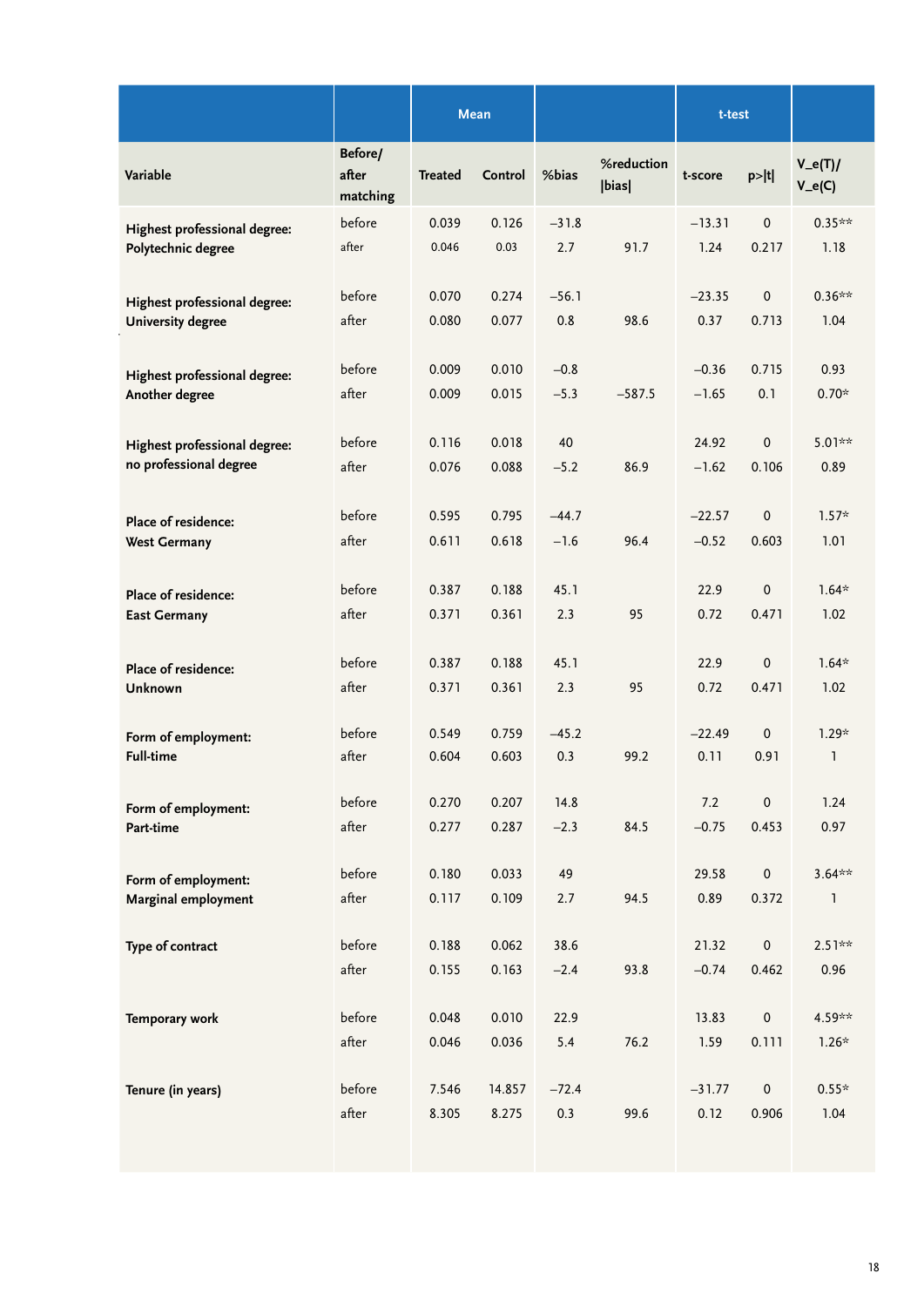|                                                          |                              | <b>Mean</b>    |                |                   |                     | t-test              |                    |                      |
|----------------------------------------------------------|------------------------------|----------------|----------------|-------------------|---------------------|---------------------|--------------------|----------------------|
| Variable                                                 | Before/<br>after<br>matching | <b>Treated</b> | Control        | %bias             | %reduction<br> bias | t-score             | p> t               | $V_e(T)$<br>$V_e(C)$ |
| <b>Additional jobs:</b>                                  | before                       | 0.915          | 0.941          | $-10.1$           |                     | $-5.07$             | $\pmb{0}$          | $1.41*$              |
| No additional job                                        | after                        | 0.914          | 0.902          | 4.9               | 51.8                | 1.51                | 0.131              | 0.82                 |
| <b>Additional jobs:</b>                                  | before                       | 0.074          | 0.052          | $\mathsf 9$       |                     | 4.49                | $\pmb{0}$          | $1.39*$              |
| One additional job                                       | after                        | 0.075          | 0.085          | $-4$              | 55.8                | $-1.23$             | 0.219              | 0.84                 |
|                                                          |                              |                |                |                   |                     |                     |                    |                      |
| <b>Additional jobs:</b>                                  | before                       | 0.011          | 0.007          | 4.6               |                     | 2.34                | 0.019              | $1.62*$              |
| More than one additional job                             | after                        | 0.010          | 0.013          | $-3.1$            | 31.4                | $-0.95$             | 0.34               | $0.77*$              |
| Work council: Existent                                   | before                       | 0.375          | 0.716          | $-72.9$           |                     | $-35.37$            | $\mathbf 0$        | $1.31*$              |
|                                                          | after                        | 0.408          | 0.401          | 1.6               | 97.8                | 0.52                | 0.6                | 1                    |
|                                                          |                              |                |                |                   |                     |                     |                    |                      |
| Work council: Not existent                               | before<br>after              | 0.596<br>0.575 | 0.281<br>0.578 | 67<br>$-0.8$      | 98.8                | 32.66<br>$-0.26$    | 0<br>0.793         | $1.40*$<br>1         |
|                                                          |                              |                |                |                   |                     |                     |                    |                      |
| Work council: Unknown                                    | before                       | 0.029          | 0.003          | 20.6              |                     | 13.41               | $\pmb{0}$          | $8.22**$             |
|                                                          | after                        | 0.017          | 0.021          | $-2.9$            | 85.8                | $-0.94$             | 0.347              | 0.84                 |
|                                                          |                              |                |                |                   |                     |                     |                    |                      |
| Mainly working at an office work-                        | before<br>after              | 0.232          | 0.571          | $-73.7$           |                     | $-33.45$            | $\pmb{0}$          | 0.85                 |
| place                                                    |                              | 0.260          | 0.257          | 0.8               | 98.9                | 0.29                | 0.768              | 1.01                 |
| Execution of work is specified in                        | before                       | 0.35866        | 0.22983        | 28.6              |                     | 14.11               | 0                  | $1.36*$              |
| detail                                                   | after                        | 0.355          | 0.345          | 2.2               | 92.2                | 0.73                | 0.466              | 1.01                 |
|                                                          |                              |                |                |                   |                     |                     |                    |                      |
| Own work can be planned and<br>organized                 | before<br>after              | 0.619<br>0.641 | 0.812<br>0.645 | $-43.8$<br>$-0.9$ | 97.9                | $-22.25$<br>$-0.29$ | $\pmb{0}$<br>0.774 | $1.61*$<br>1.01      |
|                                                          |                              |                |                |                   |                     |                     |                    |                      |
| The allocated workload can be                            | before                       | 0.302          | 0.371          | $-14.6$           |                     | $-6.84$             | $\pmb{0}$          | 0.91                 |
| influenced                                               | after                        | 0.309          | 0.297          | 2.6               | 82.4                | 0.92                | 0.359              | 1.01                 |
|                                                          | before                       | 0.275          | 0.377          | $-21.9$           |                     | $-10.15$            | $\pmb{0}$          | 0.86                 |
| Work tasks that must be carried<br>out can be influenced | after                        | 0.280          | 0.297          | $-3.5$            | 84                  | $-1.25$             | 0.212              | 0.99                 |
|                                                          |                              |                |                |                   |                     |                     |                    |                      |
| Size of company:<br>Fewer than 9 employees               | before                       | 0.225          | 0.087          | 38.7              |                     | 20.79               | $\pmb{0}$          | $2.30**$             |
|                                                          | after                        | 0.214          | 0.218          | $-1.3$            | 96.5                | $-0.4$              | 0.687              | 0.99                 |
| Size of company:                                         | before                       | 0.34           | 0.228          | 26.2              |                     | 12.91               | $\pmb{0}$          | $1.34*$              |
| 10-49 employees                                          | after                        | 0.339          | 0.338          | 0.3               | 98.8                | 0.11                | 0.916              | <b>I</b>             |
|                                                          |                              |                |                |                   |                     |                     |                    |                      |
| Size of company:                                         | before                       | 0.310          | 0.382          | $-15.3$           |                     | $-7.18$             | $\pmb{0}$          | 0.89                 |
| 50-499 employees                                         | after                        | 0.319          | 0.308          | 2.2               | 85.7                | 0.78                | 0.437              | 1.03                 |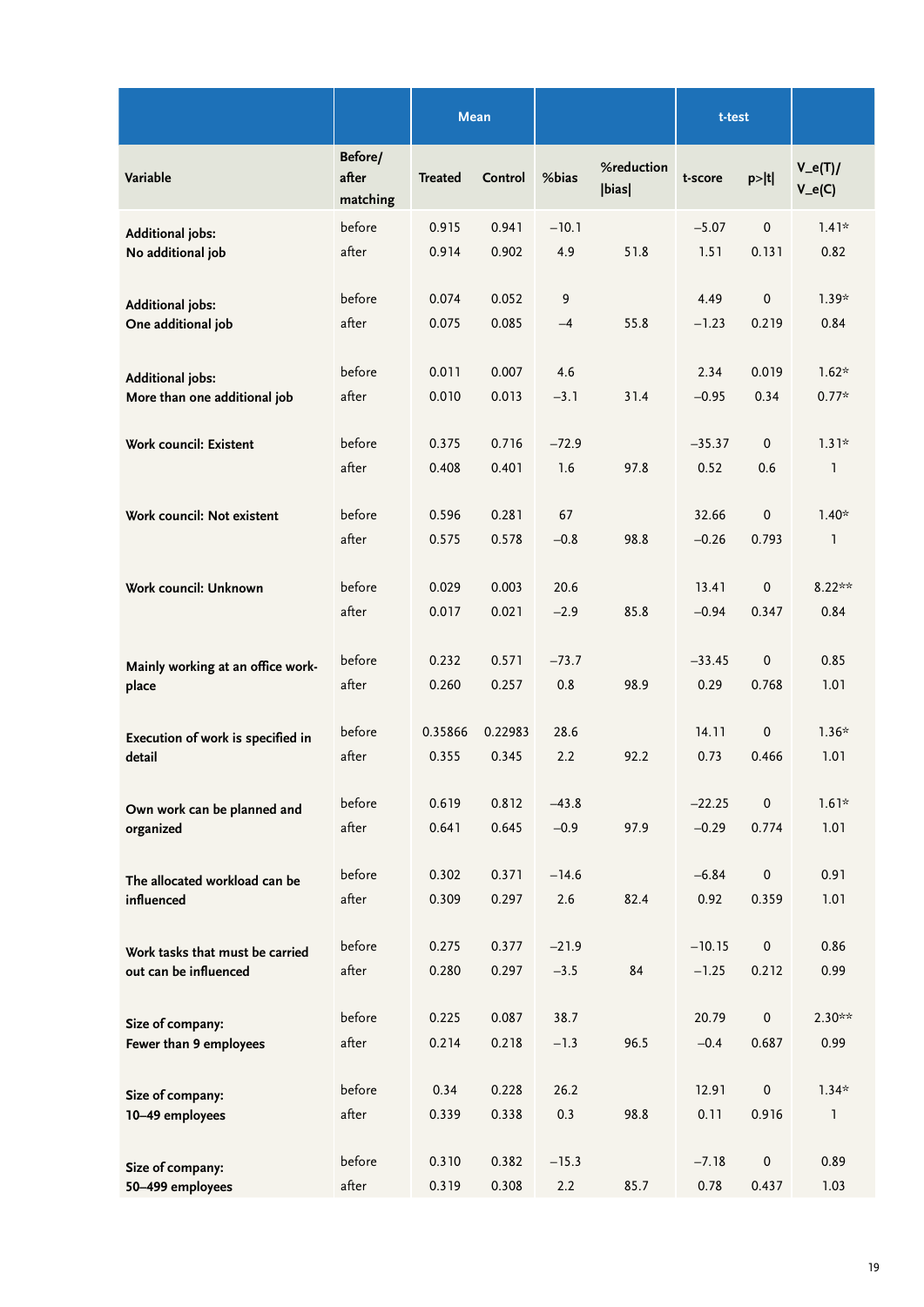|                                     |                              |                | Mean           |               |                     | t-test          |                      |                      |
|-------------------------------------|------------------------------|----------------|----------------|---------------|---------------------|-----------------|----------------------|----------------------|
| Variable                            | Before/<br>after<br>matching | <b>Treated</b> | Control        | %bias         | %reduction<br> bias | t-score         | p> t                 | $V_e(T)$<br>$V_e(C)$ |
| Size of company:                    | before                       | 0.091          | 0.288          | $-51.9$       | 97.2                | $-22.04$        | $\pmb{0}$            | $0.44**$             |
| More than 500 employees             | after                        | 0.104          | 0.109          | $-1.5$        |                     | $-0.63$         | 0.528                | 0.96                 |
| Size of company:                    | before                       | 0.029          | 0.015          | 10.1          | 90.2                | 5.34            | $\pmb{0}$            | $1.98*$              |
| Unknown                             | after                        | 0.025          | 0.026          | $-1$          |                     | $-0.32$         | 0.751                | 0.95                 |
| Industry: Agriculture, forestry     | before                       | 0.013          | 0.005          | 7.7           | 52.2                | 4.18            | $\pmb{0}$            | $2.33**$             |
| and fishing                         | after                        | 0.012          | 0.016          | $-3.7$        |                     | $-1.04$         | 0.299                | $0.78*$              |
| Industry: Manufacturing (exclu-     | before                       | 0.159          | 0.266          | $-26.4$       | 78.6                | $-11.9$         | $\mathbf 0$          | $0.69*$              |
| ding construction)                  | after                        | 0.175          | 0.152          | 5.7           |                     | 2.15            | 0.032                | 1.14                 |
| <b>Industry: Construction</b>       | before<br>after              | 0.057<br>0.065 | 0.041<br>0.068 | 7.4<br>$-1.3$ | 82.5                | 3.71<br>$-0.39$ | $\mathbf 0$<br>0.696 | $1.38*$<br>0.95      |
| Industry: Trade, Transport, Hospi-  | before                       | 0.299          | 0.156          | 34.6          | 94.5                | 17.69           | $\mathbf 0$          | $1.53*$              |
| tality and Information              | after                        | 0.265          | 0.273          | $-1.9$        |                     | $-0.62$         | 0.535                | 0.99                 |
| Industry: Financing, rental, busi-  | before                       | 0.110          | 0.131          | $-6.4$        | 50.8                | $-2.97$         | 0.003                | 0.86                 |
| ness services                       | after                        | 0.113          | 0.102          | 3.1           |                     | 1.15            | 0.251                | 1.11                 |
| Industry: Public and private        | before                       | 0.281          | 0.369          | $-18.8$       | 72.9                | $-8.73$         | $\pmb{0}$            | 0.85                 |
| services                            | after                        | 0.290          | 0.314          | $-5.1$        |                     | $-1.79$         | 0.073                | 0.96                 |
| <b>Industry: Private households</b> | before<br>after              | 0.051<br>0.051 | 0.017<br>0.050 | 18.6<br>0.3   | 98.3                | 10.43<br>0.09   | $\pmb{0}$<br>0.93    | 2.90**<br>1.01       |
| <b>Industry: Unknown</b>            | before<br>after              | 0.030<br>0.029 | 0.015<br>0.024 | 10.6<br>2.9   | 72.9                | 5.65<br>0.92    | $\pmb{0}$<br>0.357   | $2.04**$<br>1.16     |

\* p < 0.10, \*\* p < 0.05, \*\*\* p < 0.01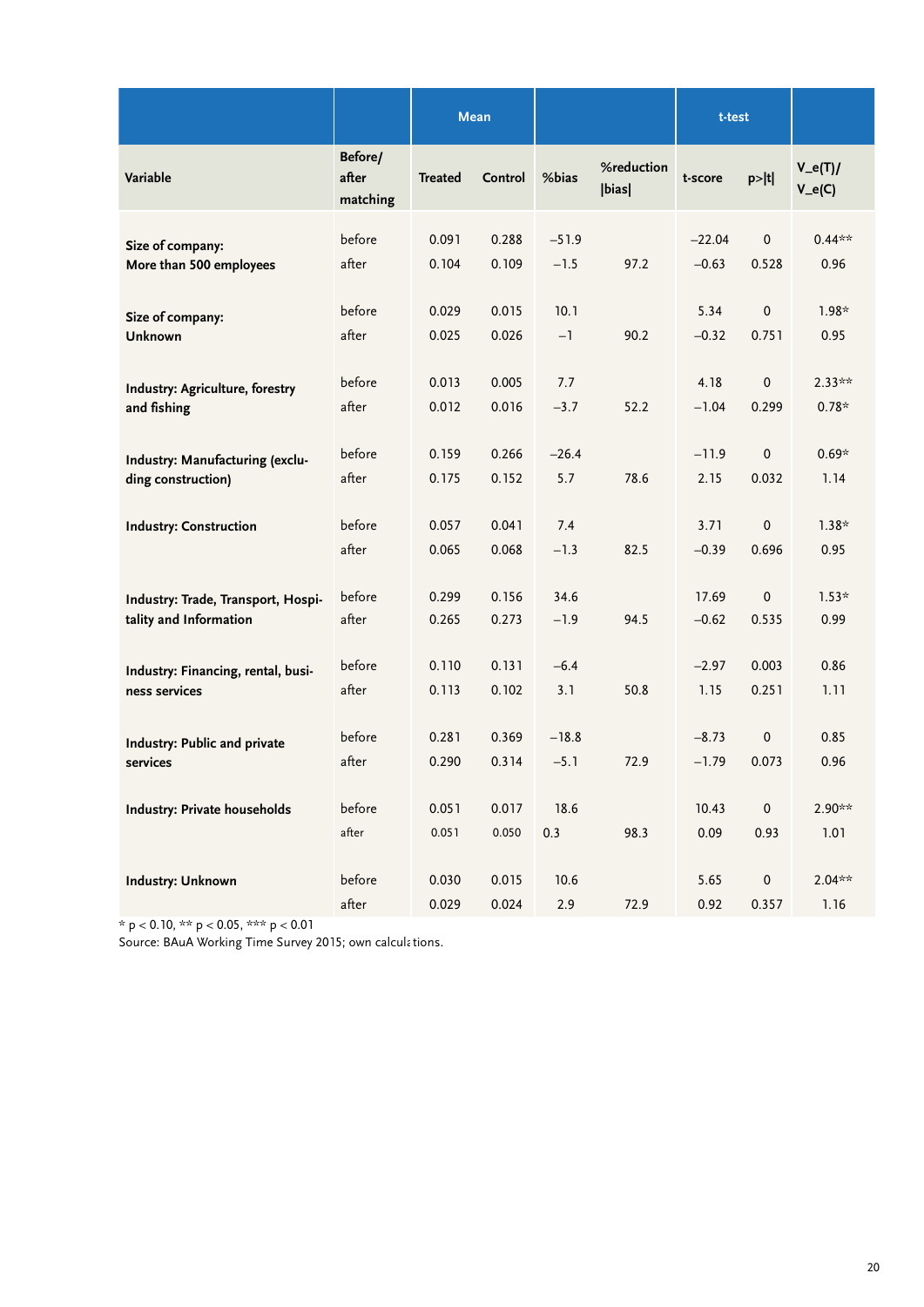**Table A4**: Robustness checks for matching results on duration of working time and overtime

|                                 | <b>Item</b>                                                                              | Difference based on<br>actual working time<br>(as in tables 2 to 4) | Difference based on<br>actual working time<br>- 10 percent lower<br>low-pay threshold | Difference based on<br>actual working time<br>- 10 percent higher<br>low-pay threshold |
|---------------------------------|------------------------------------------------------------------------------------------|---------------------------------------------------------------------|---------------------------------------------------------------------------------------|----------------------------------------------------------------------------------------|
| Contractual weekly working time |                                                                                          | $-0.181$                                                            | $-0.214$                                                                              | $-0.283$                                                                               |
| Actual weekly working time      |                                                                                          | 2.270***                                                            | $2.147***$                                                                            | 1.870***                                                                               |
| Weekly overtime                 |                                                                                          | $1.746***$                                                          | $1.812***$                                                                            | 1.590***                                                                               |
| Compensation <sup>1</sup>       | Overtime is compensated by time<br>$off (1 = yes)$                                       | $-0.04**$                                                           | $-0.035*$                                                                             | $-0.022$                                                                               |
|                                 | Overtime is partly or fully paid<br>$(1 = yes)$                                          | 0.016                                                               | 0.040                                                                                 | 0.028                                                                                  |
|                                 | Overtime is not compensated<br>$(1 = yes)$                                               | 0.024                                                               | $-0.018$                                                                              | 0.019                                                                                  |
|                                 | Amount of unpaid weekly over-<br>time                                                    | $2.170*$                                                            | 4.101***                                                                              | 3.007***                                                                               |
| Main reason for<br>overtime     | Amount of work cannot be done<br>within the contractually agreed<br>working time (1=yes) | 0.026                                                               | 0.026                                                                                 | 0.022                                                                                  |
|                                 | Operational requirements, e.g.,<br>longer scheduled working hours<br>$(1 = yes)$         | 0.002                                                               | 0.032                                                                                 | $0.026*$                                                                               |
|                                 | Other operational reasons                                                                | 0.006                                                               | $-0.013$                                                                              | $-0.017$                                                                               |
|                                 | Private reasons, e.g., additional<br>income (1=yes)                                      | 0.002                                                               | $-0.013$                                                                              | 0.017                                                                                  |
|                                 | Enjoyment of work (1=yes)                                                                | $-0.035*$                                                           | $-0.033*$                                                                             | $-0.042**$                                                                             |

1 Multiple answers were allowed.

\* p < 0.10, \*\* p < 0.05, \*\*\* p < 0.01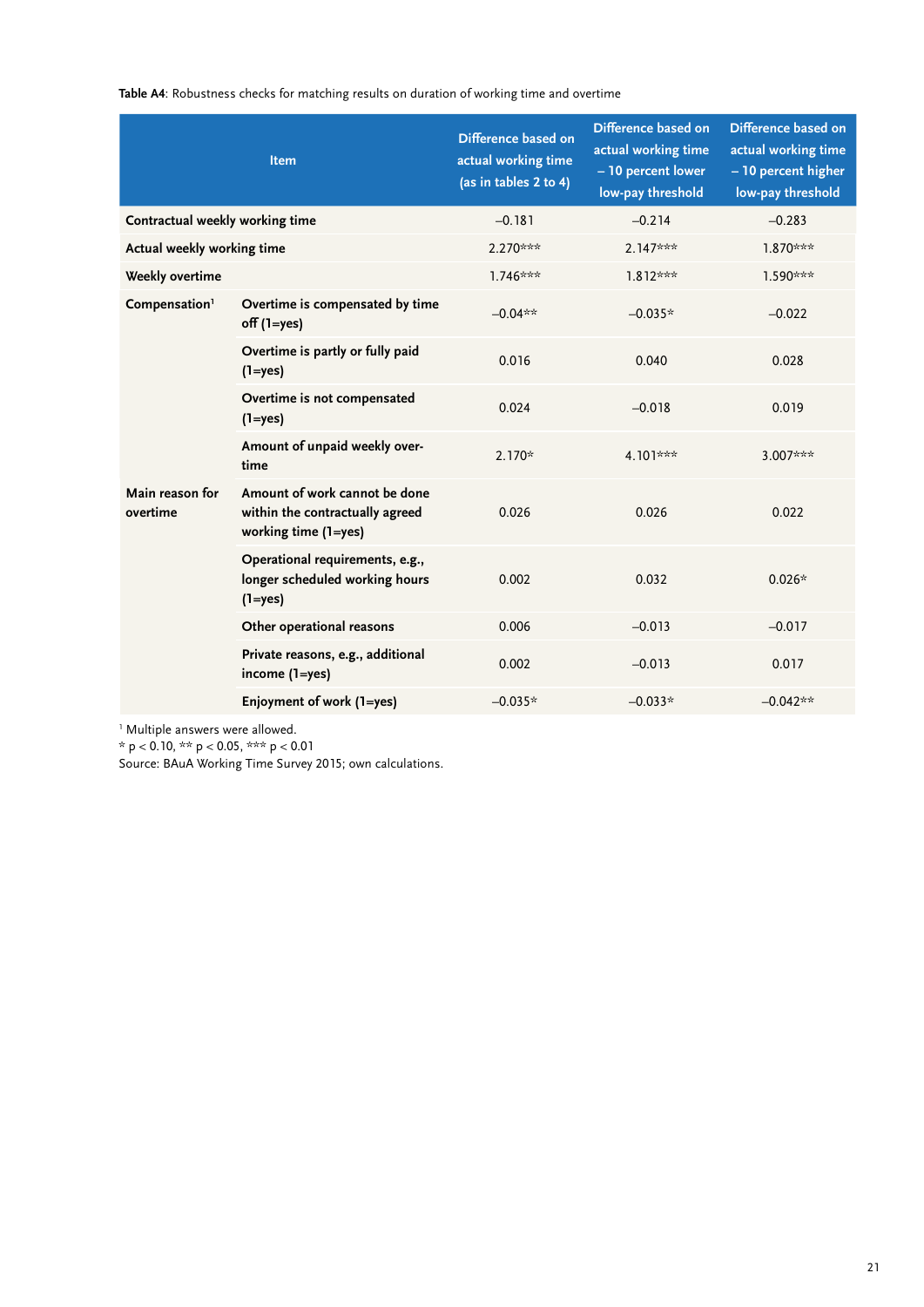**Table A5**: Robustness checks for matching results on atypical working time

|                      | <b>Item</b>                                                                                                                                                                    | Difference based on<br>actual working time<br>(as in tables 2 to 4) | Difference based on actual<br>working time - 10 percent<br>lower low-pay threshold | Difference based on actual<br>working time - 10 percent<br>higher low-pay threshold |
|----------------------|--------------------------------------------------------------------------------------------------------------------------------------------------------------------------------|---------------------------------------------------------------------|------------------------------------------------------------------------------------|-------------------------------------------------------------------------------------|
| $pm(1=yes)$          | Working hours usually between 7 am and 7                                                                                                                                       | $-0.04$ ]***                                                        | $-0.026*$                                                                          | $-0.038***$                                                                         |
| Weekend work (1=yes) |                                                                                                                                                                                | $0.090***$                                                          | $0.079***$                                                                         | $0.091***$                                                                          |
| Weekend<br>work      | Working on Saturday (1=yes)                                                                                                                                                    | $0.037**$                                                           | $0.020*$                                                                           | $0.042***$                                                                          |
|                      | Incidence of working on Satur-<br>day per month                                                                                                                                | $0.113**$                                                           | $0.156***$                                                                         | $0.105**$                                                                           |
|                      | Working on Sunday (1=yes)                                                                                                                                                      | $0.054***$                                                          | $0.059***$                                                                         | $0.049***$                                                                          |
|                      | Incidence of working on Sunday<br>per month                                                                                                                                    | $0.172**$                                                           | $0.208***$                                                                         | $0.198**$                                                                           |
|                      | Only early or late shift work (working hours<br>not between 7 am and 7 pm) (1=yes)                                                                                             | $0.034***$                                                          | $0.034***$                                                                         | $0.035***$                                                                          |
| Shift work           | Day shifts (without night work)<br>$(1 = yes)$                                                                                                                                 | $0.056*$                                                            | 0.012                                                                              | 0.013                                                                               |
|                      | Shifts with night work (1=yes)<br>$\bigcap_{n=1}^{\infty}$ and $\bigcap_{n=1}^{\infty}$ and $\bigcap_{n=1}^{\infty}$ and $\bigcap_{n=1}^{\infty}$ and $\bigcap_{n=1}^{\infty}$ | $-0.008$                                                            | $-0.020**$                                                                         | $-0.010$                                                                            |

 $^{\star}$  p < 0.10,  $^{\star\star\star}$  p < 0.05,  $^{\star\star\star\star}$  p < 0.01

Source: BAuA Working Time Survey 2015; own calculations.

**Table A6**: Robustness checks for matching results on working time autonomy

| <b>Item</b>                                                                                                     | Difference based on<br>actual working time<br>(as in tables 2 to 4) | Difference based on<br>actual working time<br>- 10 percent lower<br>low-pay threshold | Difference based on<br>actual working time<br>- 10 percent higher<br>low-pay threshold |
|-----------------------------------------------------------------------------------------------------------------|---------------------------------------------------------------------|---------------------------------------------------------------------------------------|----------------------------------------------------------------------------------------|
| Influence on the beginning or end of the working<br>day (0=very little influence; 5=very strong influ-<br>ence) | $-0.262***$                                                         | $-0.230***$                                                                           | $-0.219***$                                                                            |
| Gliding time (1=yes)                                                                                            | $-0.015$                                                            | $-0.000$                                                                              | $-0.029**$                                                                             |
| Home office work (1=yes)                                                                                        | $-0.027***$                                                         | $-0.019**$                                                                            | $-0.029***$                                                                            |
| Incidence of home office work per month                                                                         | $-0.706**$                                                          | 0.331                                                                                 | 0.096                                                                                  |
| Working time account (1=yes)                                                                                    | $-0.011$                                                            | $-0.026$                                                                              | $-0.015$                                                                               |
| Start of working day specified by the employer<br>$(1 = yes)$                                                   | $0.047***$                                                          | 0.023                                                                                 | $0.058***$                                                                             |
| End of working day specified by the employer<br>$(1 = yes)$                                                     | 0.020                                                               | $-0.013$                                                                              | $0.031*$                                                                               |
| Work on demand (1=yes)                                                                                          | $0.027***$                                                          | $0.030**$                                                                             | $0.021**$                                                                              |
| Incidence of work on demand per month                                                                           | $-1.647$                                                            | $-0.193$                                                                              | 1.236                                                                                  |
| Change of working hours due to operational rea-<br>sons (1=often, 2=sometimes, 3 rarely, 4=never)               | $-0.067*$                                                           | $-0.030$                                                                              | $-0.026$                                                                               |
| Influence of breaks (0=(very) little influence;<br>1=partial influence; 2=(very) strong influence)              | $-0.109***$                                                         | $-0.105***$                                                                           | $-0.130***$                                                                            |
| Cancellation of breaks (0=seldom; 1=often)                                                                      | $0.033**$                                                           | $0.051***$                                                                            | 0.005                                                                                  |

\* p < 0.10, \*\* p < 0.05, \*\*\* p < 0.01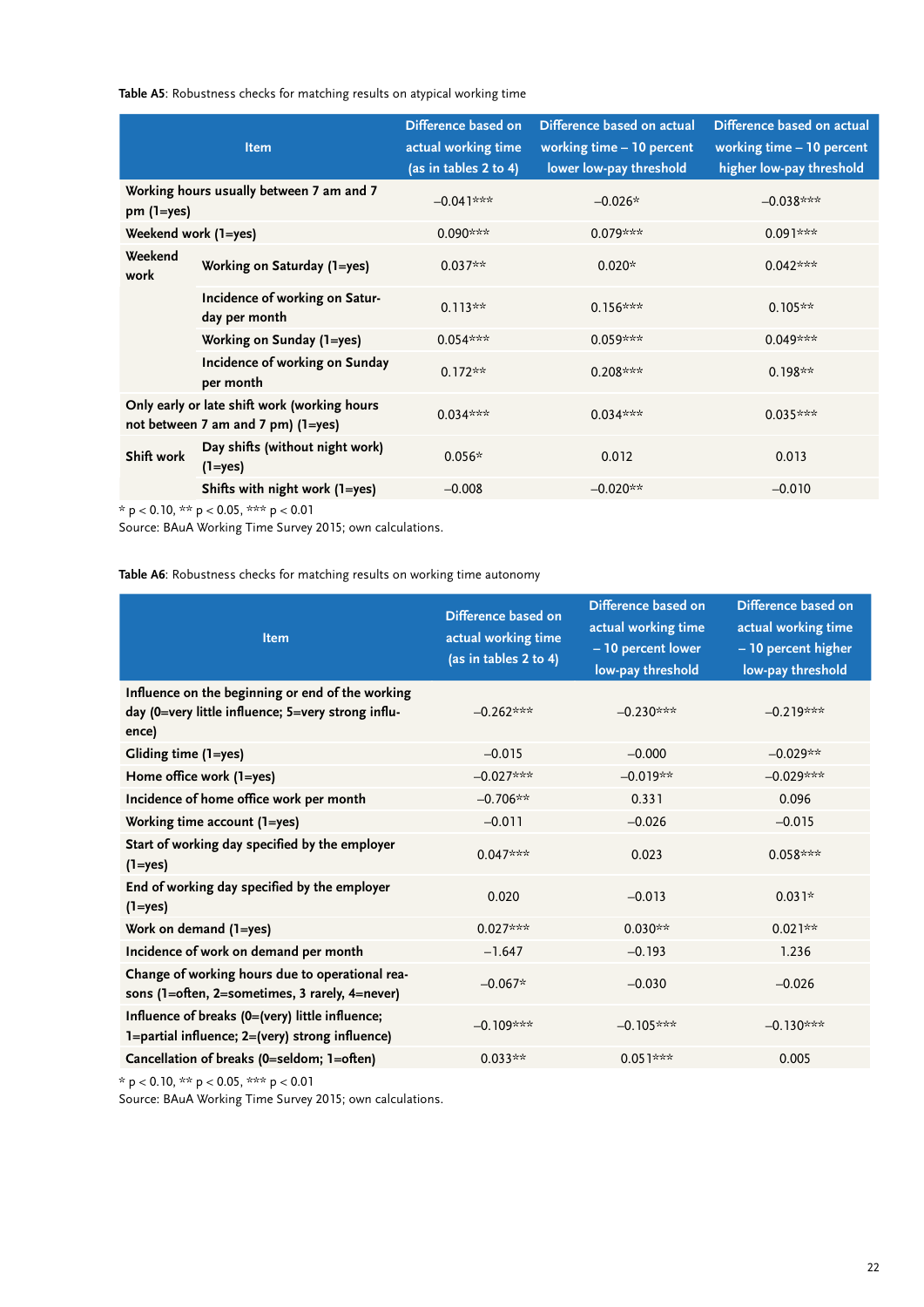#### <span id="page-22-0"></span>References

Abowd J. & Ashenfelter O. (1981). Anticipated unemployment, temporary layoffs, and compensating wage differentials. In S. Rosen S. (Hrsg.), Studies in labor markets, (S. 141-170). Chicago: University of Chicago Press.

Acemoglu D. (2001). Good jobs versus bad jobs, Journal of Labor Economics, 19(1), 1–19. *<https://doi.org/10.1086/209978>*.

Autor D. & Dorn D. (2013). The growth of low-skill service jobs and the polarization of the US labor market. The American Economic Review, 103(5), 1553–1597. DOI: 10.1257/ aer.103.5.1553.

Bannai A. & Tamakoshi A. (2014). The association between long working hours and health: a systematic review of epidemiological evidence. Scandinavian Journal of Environmental Health, 40(1), 5–18. DOI: 10.5271/sjweh.3388.

Becker S. & Ichino A. (2002). Estimation of average treatment effects based on propensity scores. The Stata Journal, 2(4), 358–377. *<https://doi.org/10.1177%2F1536867X0200200403>*.

Bosch G. & Kalina T. (2008). Low wage work in Germany: an overview. In G. Bosch & C. Weinkopf (Hrsg.), Low-wage work in Germany (S. 19-112). New York: Russell Sage Foundation.

Caliendo M. & Kopeinig S. (2008). Some practical guidance for the implementation of propensity score matching. Journal of Economic Surveys, 22(1), 31–72. *<https://doi.org/10.1111/j.1467-6419.2007.00527.x>*.

Card D., Heining J. & Kline P. (2013). Workplace heterogeneity and the rise of West German wage inequality. Quarterly Journal of Economics, 128(3), 967–1015. *<https://doi.org/10.1093/qje/qjt006>*.

Carré F., Tilly C., Van Klaveren M. & Dahm D. (2010). Retail jobs in comparative perspective. In J. Gautié, & J. Schmitt (Hrsg.), Low-wage work in the wealthy world (pp. 211-268). New York: Russell Sage Foundation.

Clark, K. & Kanellopoulos, N. (2013). Low pay persistence in Europe. Labour Economics, 23, 122–134. https://doi.org/10.1016/j.labeco.2013.04.014.

Costa, G. (2003). Shift work and occupational medicine: an overview. Occupational Medicine, 53(2), 83–88. *<https://doi.org/10.1093/occmed/kqg045>*.

Costa G., Sartori S. & Åkerstedt T. (2006). Influence of flexibility and variability of working hours on health and well-being. Chronobiology International, 23(6), 1125–1137. DOI: 10.1080/07420520601087491.

Dehejia R. & Wahba S. (2002). Propensity score-matching methods for nonexperimental causal studies. Review of Economics and Statistics, 84(1), 151–161. *<https://doi.org/10.1162/003465302317331982>*.

Dembe, A., Erickson J. & Banks S. (2005). The impact of overtime and long work hours on occupational injuries and illnesses: new evidence from the United States. Occupational Environmental Medicine, 62(9), 588–597. *<http://dx.doi.org/10.1136/oem.2004.016667>*.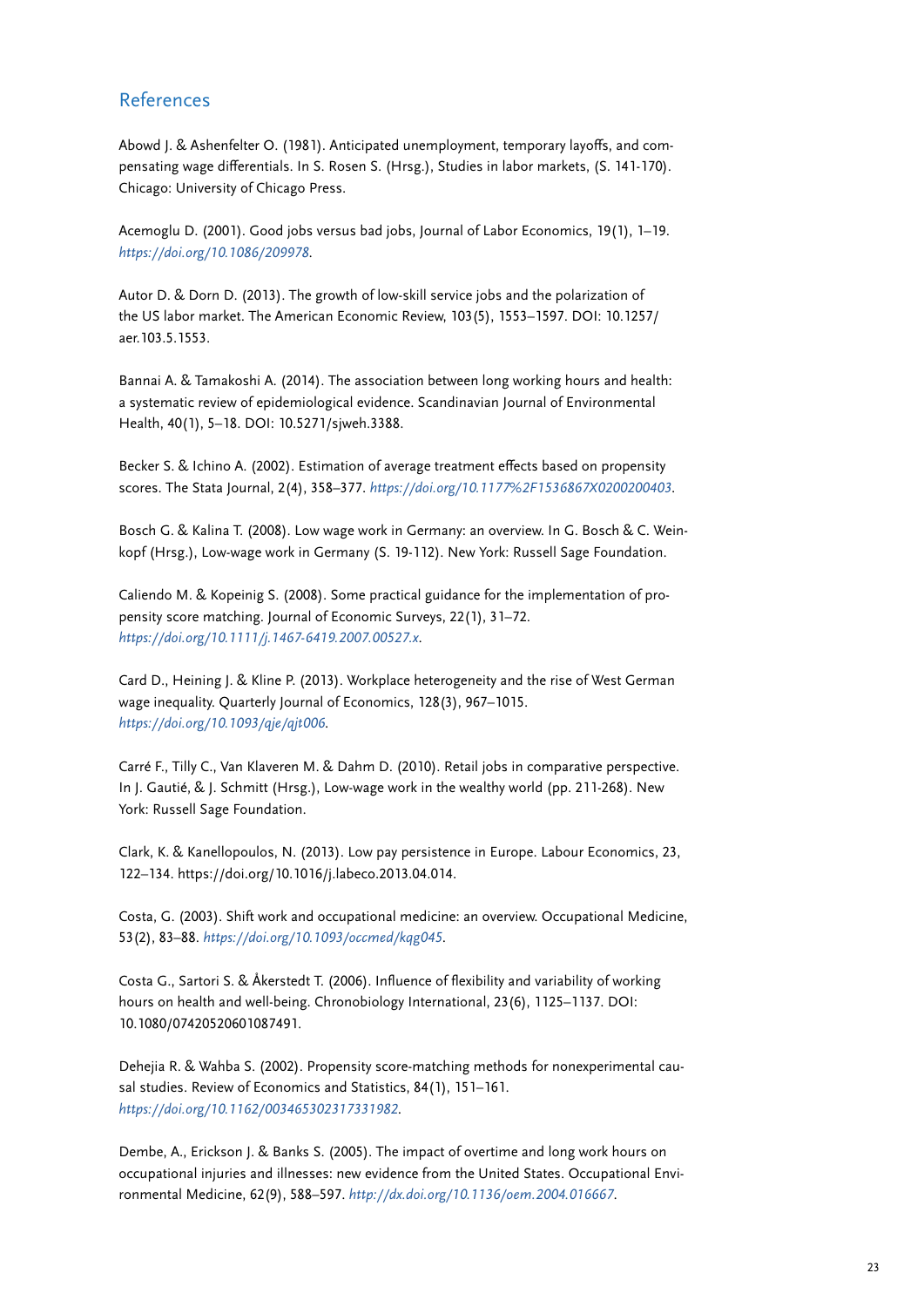Doeringer P. & Piore M. (1971). Internal labour markets and manpower analysis. Lexington: Sharpe.

Eurostat (2016). Earnings statistics. https://ec.europa.eu/eurostat/statistics-explained/index. php/Earnings\_statistics#Low-wage\_earners (September 17, 2019).

Fischer D., Lombardi DA., Folkard S., Willetts J. & Christiani DC. (2017). Updating the "risk index": a systematic review and meta-analysis of occupational injuries and work schedule characteristics. Chronobiology International, 34(10), 1423–1438. doi: 10.1080/07420528.2017.1367305.

Frost P., Kolstad H. & Bonde J. (2009). Shift work and the risk of ischemic heart disease: a systematic review of the epidemiologic evidence. Scandinavian Journal of Work, Environment & Health, 35(3), 163–179. DOI: 10.5271/sjweh.1319.

Gautié J. & Schmitt J. (Hrsg.). (2010). Low-wage work in the wealthy world. New York: Russell Sage Foundation.

Golden L. (2001). Flexible work schedules. Which workers get them? American Behavioral Scientist, 44(7), 1157–1178. *<https://doi.org/10.1177%2F00027640121956700>*.

Goos M. & Manning A. (2007). Lousy and lovely jobs: the rising polarization of work in Britain. Review of Economics and Statistics, 89(1), 118–133. *<https://doi.org/10.1162/rest.89.1.118>*.

Halpin B. & Smith V. (2017). Employment management work: a case study and theoretical framework. Work and Occupations, 44(4), 339–375. *<https://doi.org/10.1177%2F0730888417720714>*.

Harrington JM. (2001). Health effects of shift work and extended hours of work. Occupational Environmental Medicine, 58(1), 68–72. *<http://dx.doi.org/10.1136/oem.58.1.68>*.

Häring A., Schütz H., Gilberg R., Kleudgen M., Wöhrmann AM. & Brenscheidt F. (2016). Methodenbericht und Fragebogen zur BAuA-Arbeitzeitbefragung 2015. Dortmund: Bundesanstalt für Arbeitsschutz und Arbeitsmedizin. DOI: 10.21934/baua:bericht20160812.

Hendry C. (2003). Applying employment systems theory to the analysis of national models of HRM. International Journal of Human Resource Management, 14(8), 1430–1442. *<https://doi.org/10.1080/0958519032000145837>*.

Henly J. & Lambert S. (2014). Unpredictable work timing in retail jobs: implications for employee work-life conflict. ILR Review, 67(3), 986–1016. *https://doi.org/10.1177/0019793914537458*.

Holland P. (1986). Statistics and causal inference. Journal of the American Statistical Association, 81(396), 945–960. DOI: 10.1080/01621459.1986.10478354.

ILO (2018). Ensuring decent working time for the future. International Labour Conference, 107th Session. Genf: International Labour Office.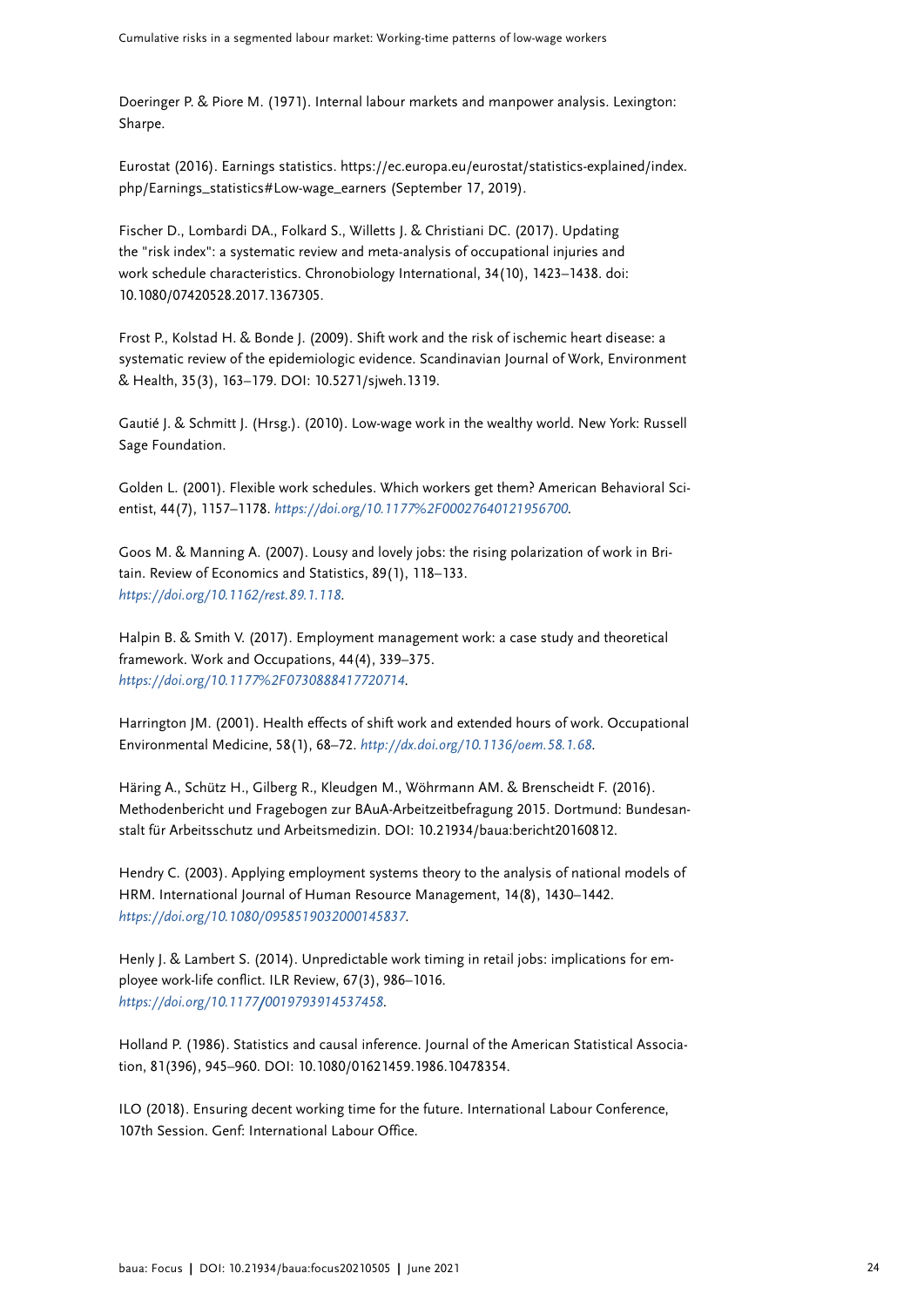Jansen N., Kant I., Nijhuis F., Swaen G. & Kristensen T. (2004). Impact of worktime arrangements on work-home interference among Dutch employees. Scandinavian Journal of Environmental Health, 30(2), 139–148. DOI: 10.5271/sjweh.771.

Joyce K., Pabayo R., Critchley JA. & Bambra C. (2010). Flexible working conditions and their effects on employee health and wellbeing. Cochrane Database of Systematic Reviews. Hoboken, NJ: John Wiley & Sons.

Kalina T. & Weinkopf C. (2015). Niedriglohnbeschäftigung 2013: Stagnation auf hohem Niveau. IAQ-Report 2015-03. Duisburg: Institut Arbeit und Qualifikation.

Kalina T. & Weinkopf C. (2017). Niedriglohnbeschäftigung 2015 - bislang kein Rückgang im Zuge der Mindestlohneinführung. IAQ-Report 2017-06. Duisburg: Institut Arbeit und Qualifikation.

Kalina T. & Weinkopf C. (2018). Niedriglohnbeschäftigung 2016 - beachtliche Lohnzuwächse im unteren Lohnsegment, aber weiterhin hoher Anteil von Beschäftigten mit Niedriglöhnen. IAQ-Report 2018-06. Duisburg: Institut Arbeit und Qualifikation.

Kalleberg AL. (2011). Good jobs, bad jobs: the rise of polarized and precarious employment systems in the United States, 1970s to 2000s. New York: Russell Sage Foundation.

Kaufman B. (2013). The economic organization of employment: systems in human resource management and industrial relations. In A. Grandori (Hrsg.), Handbook of economic organization. Integrating economic and organization theory, (S. 289-311). Cheltenham: Edward Elgar. *<https://doi.org/10.4337/9781782548225.00026>*.

Kim, C. & Sakamoto, A. (2008). The rise of intra-occupational wage inequality in the United States, 1983 to 2002. American Sociological Review, 73(1), 129–157. *<https://doi.org/10.1177%2F000312240807300107>*.

Kivimäki M., Jokela M., Nyberg ST., Singh-Manoux A., et al. (2015). Long working hours and risk of coronary heart disease and stroke: a systematic review and meta-analysis of published and unpublished data for 603.838 individuals. Lancet, 386(10005), 1739–1746. doi: 10.1016/ S0140-6736(15)60295-1.

La Valle, I., Arthur, S., Millward, C., Scott, J. & Clayden, M. (2002). Happy families? Atypical work and its influence on family life. Bristol: The Policy Press.

Leuven, E. & Sianesi, B. (2003). PSMATCH2: Stata module to perform full Mahalanobis and propensity score matching, common support graphing, and covariate imbalance testing. Accessed at *<http://ideas.repec.org/c/boc/bocode/s432001.html>* (September 17, 2019).

McCrate, E. (2018). Unstable and on-call work schedules in the United States and Canada. Conditions of Work and Employment Series 99. Geneva: International Labour Organization.

McCrate, E., Lambert, S.J., & Henly J.R. (2019). Competing for hours: Unstable work schedules and underemployment among hourly workers in Canada. Cambridge Journal of Economics, Doi: *<https://doi.org/10.1093/cje/bey053>*.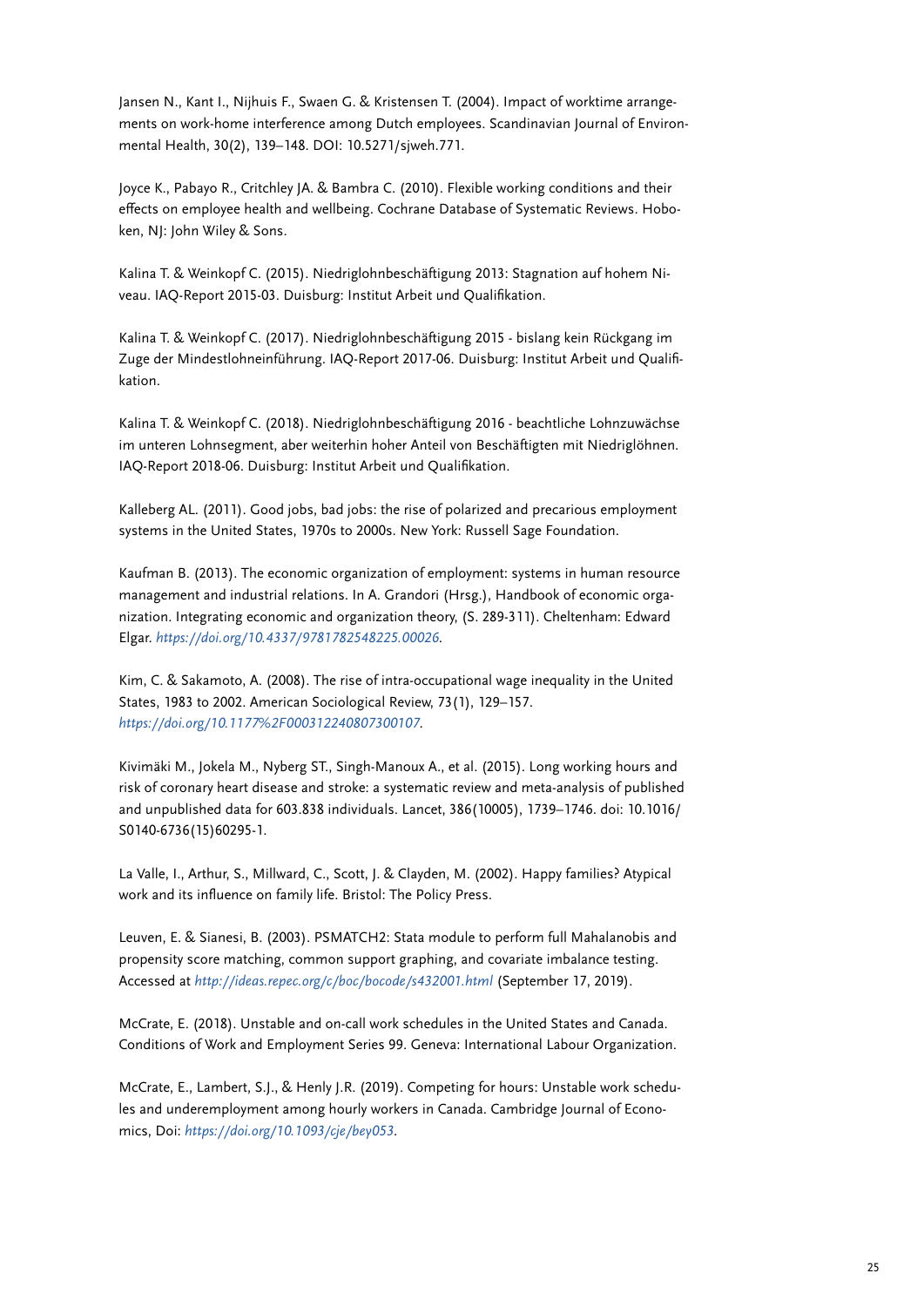Mason, G. & Salverda, W. (2010). Low pay, working conditions, and living standards. In J. Gautié & J. Schmitt (Hrsg.), Low-wage work in the wealthy world, pp. 35-90. New York: Russell Sage Foundation.

McKnight, A., Stewart, K., Himmelweit, SM. & Palillo, M. (2016). Low pay and in-work poverty: preventative measures and preventative approaches. Brussels: European Commission. OECD, (2018). Wage levels (indicator). Accessed at *<https://doi.org/10.1787/0a1c27bc-en>* (September 17, 2019).

O'Sullivan, M., Lavelle, J., McMahon, J., Ryan, L., Murphy, C., Turner, T. & Gunnigle, P. (2019). Zero Hours and On-Call Work in Anglo-Saxon Countries. Singapore: Springer Publishing.

Poggi, A. (2007). Do Satisfactory Working Conditions Contribute to Explaining Earning Differentials in Italy? A Panel Data Approach.LABOUR, 21, 713-733. *<https://doi.org/10.1111/j.1467-9914.2007.00394.x>*.

Rosen, S. (1986). The theory of equalizing differences. In O. Ashenfelter & R. Layard (Hrsg.), Handbook of labor economics (pp. 641-692). Amsterdam: Elsevier B.V. *[https://doi.org/10.1016/S1573-4463\(86\)01015-5](https://doi.org/10.1016/S1573-4463(86)01015-5)*.

Rosenbaum, P. & Rubin, D. (1983). The central role of the propensity score in observational studies for causal effects. Biometrika, 70(1), 41–55. *<https://doi.org/10.1093/biomet/70.1.41>*.

Rubin, D. (2001). Using propensity scores to help design observational studies: application to the tobacco litigation. Health Services & Outcomes Research Methodology, 2(3-4), 169–188.

Schnabel, C. (2016). Low-wage employment: are low-paid jobs stepping stones to higher paid jobs, do they become persistent, or do they lead to recurring unemployment? IZA World of Labor, 276, 1–10.

Slany, C., Schütte, S., Chastang, JF., Parent-Thirion, A., Vermeylen, G. & Niedhammer, I., (2014). Psychological work factors and long sickness absence in Europe. International Journal of Occupational and Environmental Health, 20(1), 16–25. DOI: 10.1179/2049396713Y.0000000048.

Smith, R. (1979). Compensating wage differentials and public policy: a review. Industrial and Labor Relations Review, 32(3), 339–352. *<https://doi.org/10.1177%2F001979397903200304>*.

Sørensen, A. (1977). The structure of inequality and the process of attainment. American Sociological Review, 42(6), 965–978.

Sørensen, A. (1983). Processes of Allocation to Open and Closed Positions in Social Structure. Zeitschrift für Soziologie, 12(3), 203–224. *<https://doi.org/10.1515/zfsoz-1983-0302>*.

Sparks, K. & Cooper, C. (1997). The effects of hours of work on health: a meta-analytic review. Journal of Occupational and Organizational Psychology, 70(4), 391–408. *<https://psycnet.apa.org/doi/10.1111/j.2044-8325.1997.tb00656.x>*.

Taylor, M., Marsh, G., Nicol, D. & Broadbent, P. (2017). Good work: the Taylor review of modern working practices. London: Department for Business, Energy and Industrial Strategy.